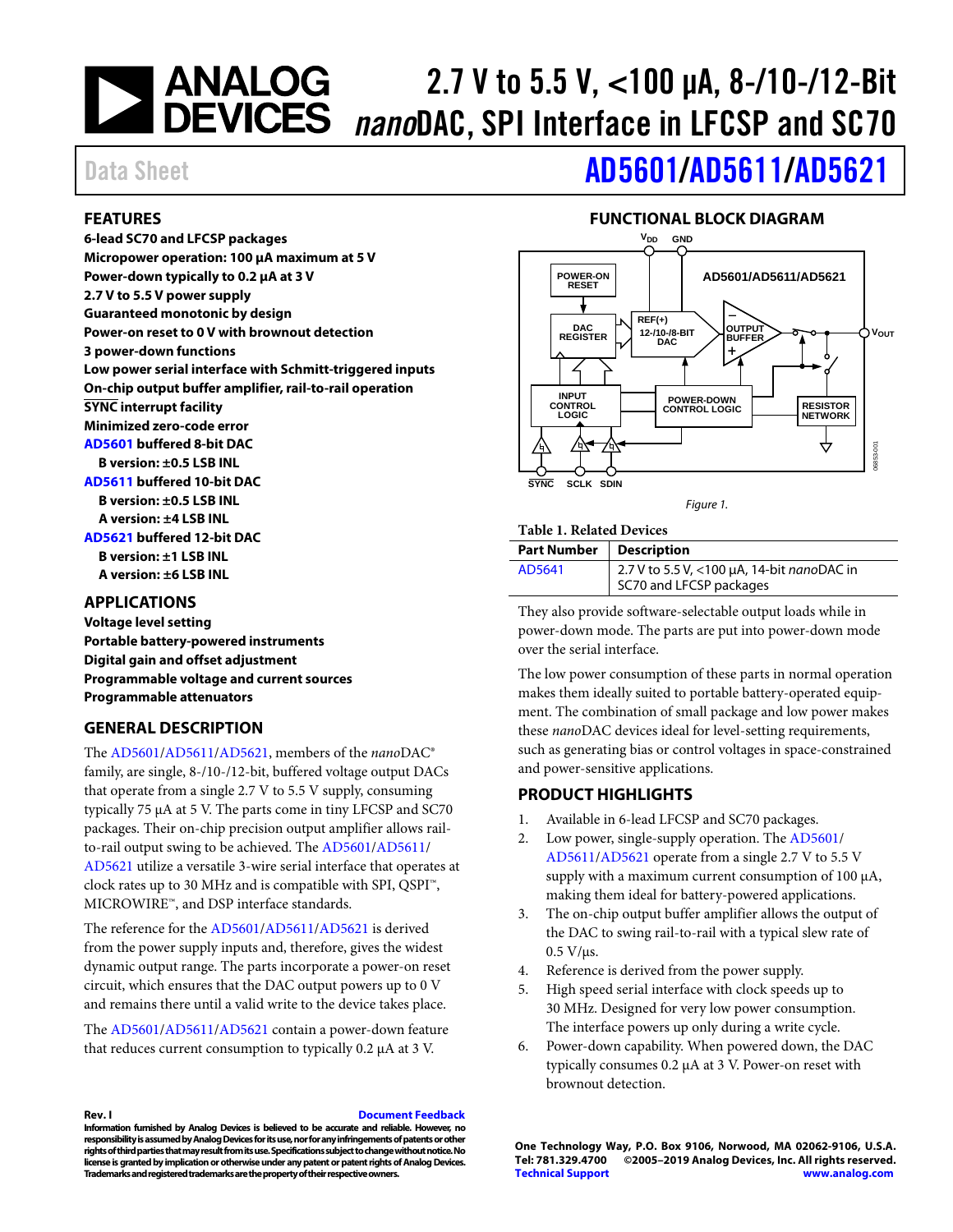### TABLE OF CONTENTS

### <span id="page-1-0"></span>**REVISION HISTORY**

| $4/2019$ –Rev. H to Rev. I |  |
|----------------------------|--|
|                            |  |
|                            |  |
|                            |  |
|                            |  |

#### **2/2016—Rev. G to Rev. H**

| $6/2013$ —Rev. F to Rev. G |  |
|----------------------------|--|
|----------------------------|--|

|--|--|

#### **2/2012—Rev. E to Rev. F**

| Changes to Features Section, General Description Section, |  |
|-----------------------------------------------------------|--|
|                                                           |  |
|                                                           |  |
|                                                           |  |
|                                                           |  |
| Changes to Choosing a Reference as Power Supply for the   |  |
|                                                           |  |
|                                                           |  |
|                                                           |  |
| $7/2010$ —Rev. D to Rev. E                                |  |
|                                                           |  |

| Choosing a Reference as Power Supply for the       |                                                     |
|----------------------------------------------------|-----------------------------------------------------|
|                                                    | Bipolar Operation Using the AD5601/AD5611/AD5621 18 |
| Using the AD5601/AD5611/AD5621 with a Galvanically |                                                     |
|                                                    |                                                     |
|                                                    |                                                     |
|                                                    |                                                     |
|                                                    |                                                     |

#### **5/2008—Rev. C to Rev. D**

| Changes to Choosing a Reference as Power Supply for the |  |
|---------------------------------------------------------|--|
|                                                         |  |
|                                                         |  |

#### **12/2007—Rev. B to Rev. C**

| Changes to AD5601/AD5611/AD5621 to ADSP-2101 |  |
|----------------------------------------------|--|
|                                              |  |
|                                              |  |
|                                              |  |

#### **7/2005—Rev. A to Rev. B**

| Changes to Galvanically Isolated Interface Section 19 |  |
|-------------------------------------------------------|--|
|                                                       |  |

#### **3/2005—Rev. 0 to Rev. A**

**1/2005—Revision 0: Initial Version**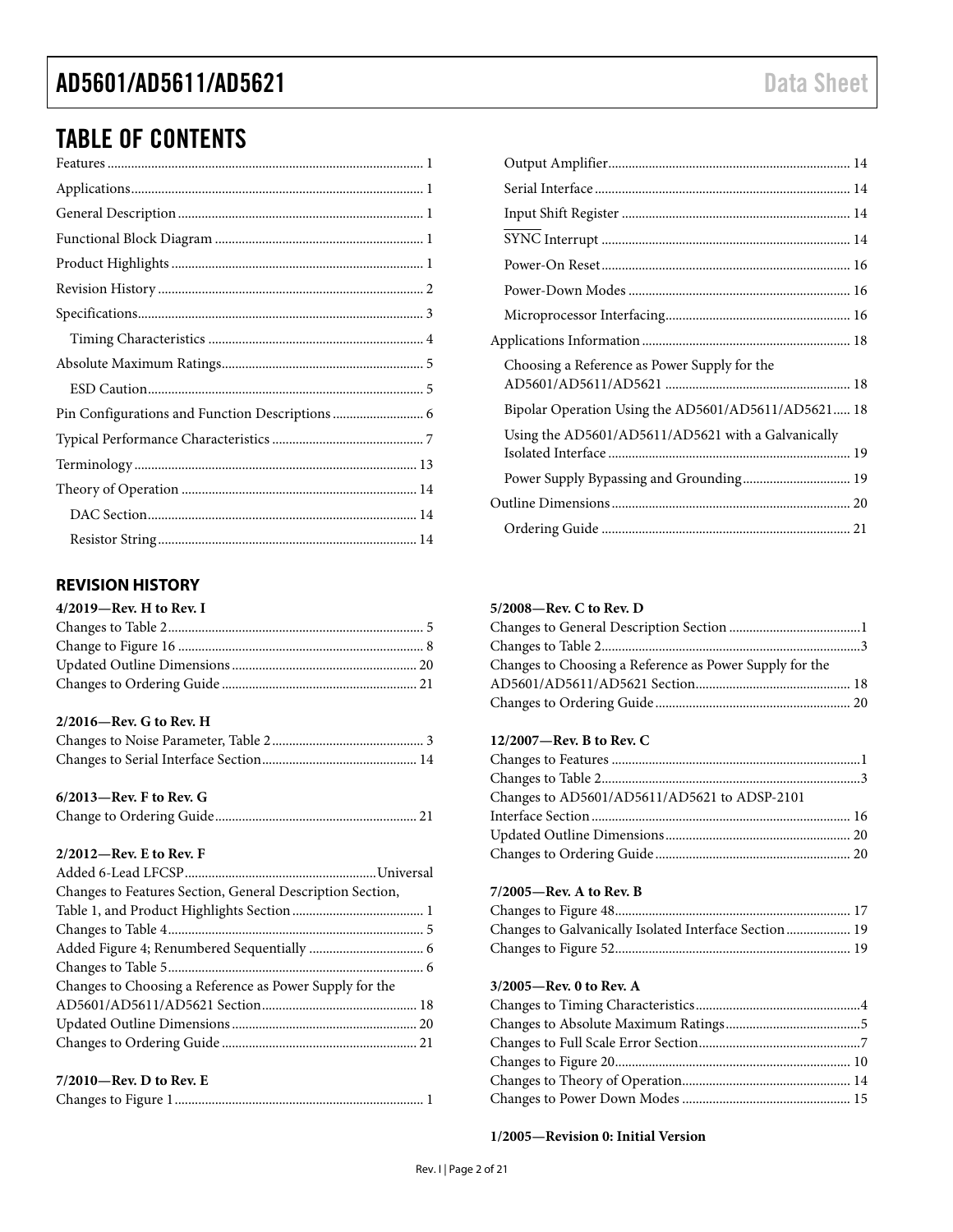### <span id="page-2-0"></span>**SPECIFICATIONS**

 $V_{DD} = 4.5$  V to 5.5 V; R<sub>L</sub> = 2 kΩ to GND; C<sub>L</sub> = 200 pF to GND; all specifications T<sub>MIN</sub> to T<sub>MAX</sub>, unless otherwise noted. Temperature range for A/B grades is −40°C to +125°C, typical at 25°C.

#### **Table 2.**

|                                           | A Grade |                |                 | <b>B</b> Grade |                |                        |                |                                                   |
|-------------------------------------------|---------|----------------|-----------------|----------------|----------------|------------------------|----------------|---------------------------------------------------|
| <b>Parameter</b>                          | Min     | <b>Typ</b>     | <b>Max</b>      | Min            | <b>Typ</b>     | <b>Max</b>             | <b>Unit</b>    | <b>Test Conditions/Comments</b>                   |
| <b>STATIC PERFORMANCE</b>                 |         |                |                 |                |                |                        |                |                                                   |
| AD5601                                    |         |                |                 |                |                |                        |                |                                                   |
| Resolution                                |         |                |                 | 8              |                |                        | <b>Bits</b>    |                                                   |
| Relative Accuracy <sup>1</sup> (INL)      |         |                |                 |                |                | ±0.5                   | <b>LSB</b>     |                                                   |
| <b>Differential Nonlinearity (DNL)</b>    |         |                |                 |                |                | ±0.5                   | <b>LSB</b>     | Guaranteed monotonic by design                    |
| AD5611                                    |         |                |                 |                |                |                        |                |                                                   |
| Resolution                                | 10      |                |                 |                |                |                        | <b>Bits</b>    |                                                   |
| Relative Accuracy <sup>1</sup> (INL)      |         |                | ±4              |                |                | ±0.5                   | <b>LSB</b>     |                                                   |
| <b>Differential Nonlinearity (DNL)</b>    |         |                | $\pm 0.5$       |                |                | $\pm 0.5$              | <b>LSB</b>     | Guaranteed monotonic by design                    |
| AD5621                                    |         |                |                 |                |                |                        |                |                                                   |
| Resolution                                | 12      |                |                 |                |                |                        | <b>Bits</b>    |                                                   |
| Relative Accuracy <sup>1</sup> (INL)      |         |                | $\pm 6$         |                |                | ±1                     | <b>LSB</b>     |                                                   |
| Differential Nonlinearity (DNL)           |         |                | ±0.5            |                |                | ±0.5                   | <b>LSB</b>     | Guaranteed monotonic by design                    |
| Zero-Code Error                           |         | 0.5            | 10              |                | 0.5            | 10                     | mV             | All 0s loaded to DAC register                     |
| <b>Full-Scale Error</b>                   |         | ±0.5           |                 |                | ±0.5           |                        | mV             | All 1s loaded to DAC register                     |
| <b>Offset Error</b>                       |         | ±0.063         | ±10             |                | ±0.063         | ±10                    | mV             |                                                   |
| <b>Gain Error</b>                         |         | ±0.0004        | ±0.037          |                | ±0.0004        | ±0.037                 | %FSR           |                                                   |
| Zero-Code Error Drift                     |         | 5.0            |                 |                | 5.0            |                        | $\mu V$ /°C    |                                                   |
| Gain Temperature Coefficient              |         | 2.0            |                 |                | 2.0            |                        | ppm            |                                                   |
|                                           |         |                |                 |                |                |                        | FSR/°C         |                                                   |
| <b>OUTPUT CHARACTERISTICS<sup>2</sup></b> |         |                |                 |                |                |                        |                |                                                   |
| Output Voltage Range                      | 0       |                | V <sub>DD</sub> | $\mathbf 0$    |                | <b>V</b> <sub>DD</sub> | V              |                                                   |
| <b>Output Voltage Settling Time</b>       |         | 6              | 10              |                | 6              | 10                     | μs             | Code 1/4 scale to 3/4 scale                       |
| <b>Slew Rate</b>                          |         | 0.5            |                 |                | 0.5            |                        | $V/\mu s$      |                                                   |
| <b>Capacitive Load Stability</b>          |         | 470            |                 |                | 470            |                        | pF             | $R_{L} = \infty$                                  |
|                                           |         | 1000           |                 |                | 1000           |                        | pF             | $R_L = 2 k\Omega$                                 |
| <b>Output Noise Spectral Density</b>      |         | 120            |                 |                | 120            |                        | $nV/\sqrt{Hz}$ | DAC code = midscale, $1$ kHz                      |
| <b>Noise</b>                              |         | $\overline{2}$ |                 |                | $\overline{2}$ |                        | µV rms         | DAC code = midscale,<br>0.1 Hz to 10 Hz bandwidth |
| Digital-to-Analog Glitch Impulse          |         | 5              |                 |                | 5              |                        | $nV-s$         | 1 LSB change around major carry                   |
| Digital Feedthrough                       |         | 0.2            |                 |                | 0.2            |                        | $nV-s$         |                                                   |
| <b>Short-Circuit Current</b>              |         | 15             |                 |                | 15             |                        | mA             | $V_{DD} = 3 V/5 V$                                |
| DC Output Impedance                       |         | 0.5            |                 |                | 0.5            |                        | Ω              |                                                   |
| <b>LOGIC INPUTS</b>                       |         |                |                 |                |                |                        |                |                                                   |
| Input Current <sup>3</sup>                |         |                | ±2              |                |                | ±2                     | μA             |                                                   |
| Input High Voltage, VINH                  | 1.8     |                |                 | 1.8            |                |                        | V              | $V_{DD} = 4.7 V$ to 5.5 V                         |
|                                           | 1.4     |                |                 | 1.4            |                |                        | V              | $V_{DD} = 2.7 V$ to 3.6 V                         |
| Input Low Voltage, VINL                   |         |                | 0.8             |                |                | 0.8                    | V              | $V_{DD} = 4.7 V$ to 5.5 V                         |
|                                           |         |                | 0.6             |                |                | 0.6                    | v              | $V_{DD} = 2.7 V$ to 3.6 V                         |
| Pin Input Capacitance                     |         | 3              |                 |                | 3              |                        | pF             |                                                   |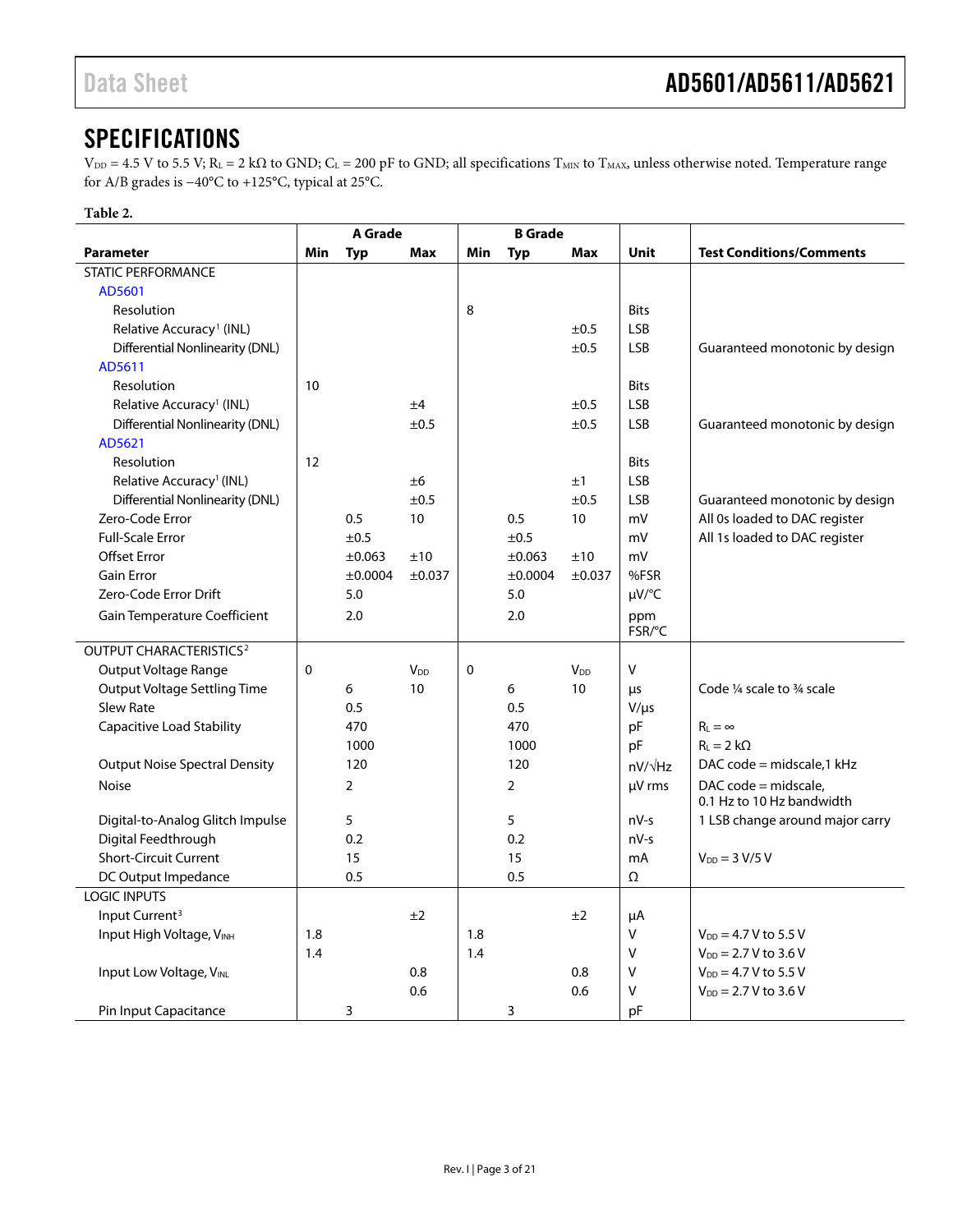<span id="page-3-1"></span>

|                                          | A Grade |     | <b>B</b> Grade |     |     |     |      |                                                                        |  |
|------------------------------------------|---------|-----|----------------|-----|-----|-----|------|------------------------------------------------------------------------|--|
| <b>Parameter</b>                         | Min     | Typ | Max            | Min | Typ | Max | Unit | <b>Test Conditions/Comments</b>                                        |  |
| POWER REQUIREMENTS                       |         |     |                |     |     |     |      |                                                                        |  |
| V <sub>DD</sub>                          | 2.7     |     | 5.5            | 2.7 |     | 5.5 | V    | All digital inputs at $0 \vee$ or $V_{DD}$                             |  |
| I <sub>DD</sub> for Normal Mode          |         |     |                |     |     |     |      | DAC active and excluding load<br>current                               |  |
| $V_{DD} = 4.5 V$ to 5.5 V                |         | 75  | 100            |     | 75  | 100 | μA   | $V_{H} = V_{DD}$ and $V_{H} = GND$                                     |  |
| $V_{DD} = 2.7 V$ to 3.6 V                |         | 60  | 90             |     | 60  | 90  | μA   | $V_{H} = V_{DD}$ and $V_{H} = GND$                                     |  |
| I <sub>DD</sub> for All Power-Down Modes |         |     |                |     |     |     |      | $V_{IH} = V_{DD}$ and $V_{IL} = GND$                                   |  |
| $V_{DD} = 4.5 V$ to 5.5 V                |         | 0.5 |                |     | 0.5 |     | μA   | $V_{1H} = V_{DD}$ and $V_{II} = GND$                                   |  |
| $V_{DD} = 2.7 V$ to 3.6 V                |         | 0.2 |                |     | 0.2 |     | μA   | $V_{IH} = V_{DD}$ and $V_{IL} = GND$                                   |  |
| <b>POWER EFFICIENCY</b>                  |         |     |                |     |     |     |      |                                                                        |  |
| $I_{\text{OUT}}/I_{\text{DD}}$           |         | 96  |                |     | 96  |     | $\%$ | $I_{\text{LOAD}} = 2 \text{ mA}$ and $V_{\text{DD}} = \pm 5 \text{ V}$ |  |

<sup>1</sup> Linearity calculated using a reduced code range: AD5621 from Code 64 to Code 4032; AD5611 from Code 16 to Code 1008; AD5601 from Code 4 to Code 252. <sup>2</sup> Guaranteed by design and characterization, not production tested.

<sup>3</sup> Total current flowing into all pins.

#### <span id="page-3-0"></span>**TIMING CHARACTERISTICS**

 $V_{DD}$  = 2.7 V to 5.5 V; all specifications  $T_{MIN}$  to  $T_{MAX}$ , unless otherwise noted. Se[e Figure 2.](#page-3-2)

**Table 3.** 

| <b>Parameter</b> | Limit <sup>1</sup> | <b>Unit</b> | <b>Test Conditions/Comments</b>                    |
|------------------|--------------------|-------------|----------------------------------------------------|
| $t_1^2$          | 33                 | ns min      | SCLK cycle time                                    |
| t <sub>2</sub>   |                    | ns min      | SCLK high time                                     |
| $t_3$            |                    | ns min      | <b>SCLK low time</b>                               |
| $t_4$            | 10                 | ns min      | SYNC to SCLK falling edge setup time               |
| t5               | 5                  | ns min      | Data setup time                                    |
| $\sf{t}_6$       | 4.5                | ns min      | Data hold time                                     |
| t <sub>7</sub>   | 0                  | ns min      | SCLK falling edge to SYNC rising edge              |
| t <sub>8</sub>   | 20                 | ns min      | Minimum SYNC high time                             |
|                  |                    |             |                                                    |
| to               | 13                 | ns min      | SYNC rising edge to next SCLK falling edge ignored |

<sup>1</sup> All input signals are specified with tr = tf = 1 ns/V (10% to 90% of V<sub>DD</sub>) and timed from a voltage level of (V<sub>IL</sub> + V<sub>IH</sub>)/2. <sup>2</sup> Maximum SCLK frequency is 30 MHz.

<span id="page-3-2"></span>

*Figure 2. Timing Diagram*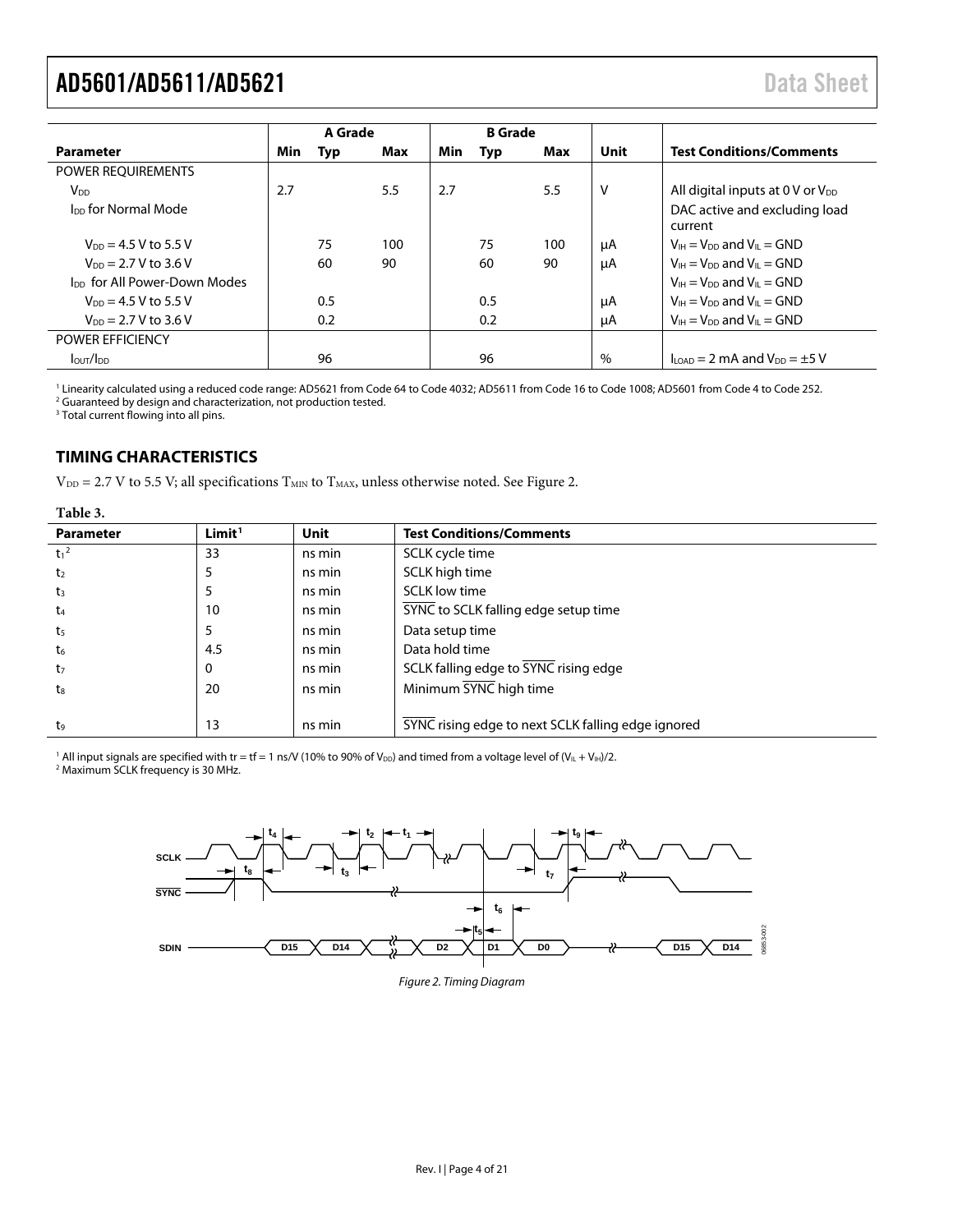### <span id="page-4-0"></span>ABSOLUTE MAXIMUM RATINGS

 $T_A = 25$ °C, unless otherwise noted.

#### **Table 4.**

| Parameter                              | Rating                              |
|----------------------------------------|-------------------------------------|
| V <sub>DD</sub> to GND                 | $-0.3$ V to $+7.0$ V                |
| Digital Input Voltage to GND           | $-0.3$ V to $V_{DD}$ + 0.3 V        |
| Vout to GND                            | $-0.3$ V to V <sub>DD</sub> + 0.3 V |
| Operating Temperature Range            |                                     |
| Industrial (A/B Grades)                | $-40^{\circ}$ C to $+125^{\circ}$ C |
| Storage Temperature Range              | $-65^{\circ}$ C to $+160^{\circ}$ C |
| Maximum Junction Temperature           | $150^{\circ}$ C                     |
| SC70 Package                           |                                     |
| $\theta_{JA}$ Thermal Impedance        | 433.34°C/W                          |
| $\theta_{\text{IC}}$ Thermal Impedance | 149.47°C/W                          |
| LFCSP Package                          |                                     |
| $\theta_{JA}$ Thermal Impedance        | $95^{\circ}$ C/W                    |
| Lead Temperature, Soldering            |                                     |
| Vapor Phase (60 sec)                   | $215^{\circ}$ C                     |
| Infrared (15 sec)                      | $220^{\circ}$ C                     |
| ESD (Human Body Model)                 | 2.0 kV                              |

Stresses at or above those listed under Absolute Maximum Ratings may cause permanent damage to the product. This is a stress rating only; functional operation of the product at these or any other conditions above those indicated in the operational section of this specification is not implied. Operation beyond the maximum operating conditions for extended periods may affect product reliability.

#### <span id="page-4-1"></span>**ESD CAUTION**



ESD (electrostatic discharge) sensitive device. Charged devices and circuit boards can discharge without detection. Although this product features patented or proprietary protection circuitry, damage may occur on devices subjected to high energy ESD. Therefore, proper ESD precautions should be taken to avoid performance degradation or loss of functionality.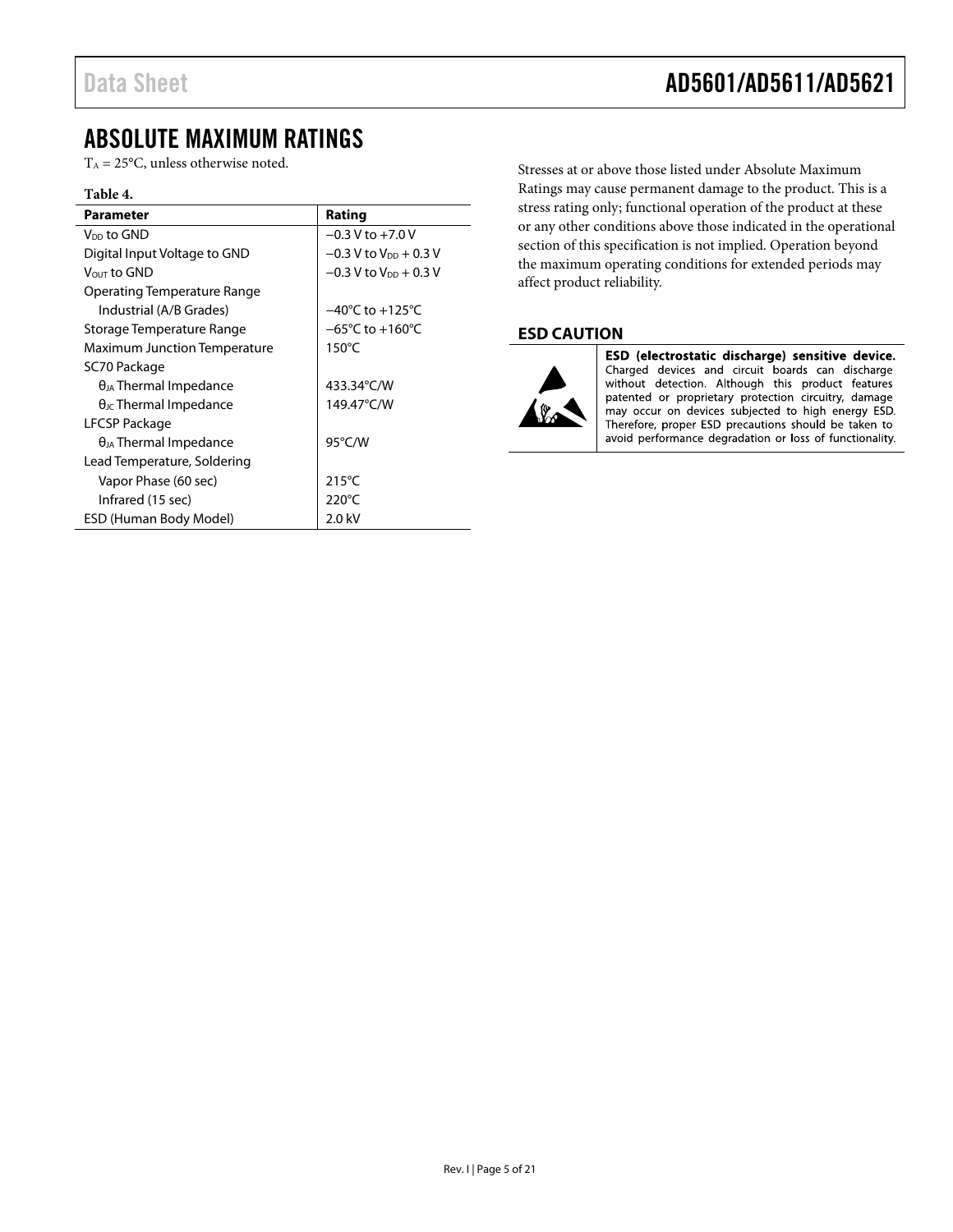# <span id="page-5-0"></span>PIN CONFIGURATIONS AND FUNCTION DESCRIPTIONS



Figure 3. 6-Lead SC70 Pin Configuration



|  |  | <b>Table 5. Pin Function Descriptions</b> |  |  |
|--|--|-------------------------------------------|--|--|
|--|--|-------------------------------------------|--|--|

| <b>SC70</b> | <b>LFCSP</b>   |                 |                                                                                                                                                                                                                                                                                                                                                                                                                                                                              |
|-------------|----------------|-----------------|------------------------------------------------------------------------------------------------------------------------------------------------------------------------------------------------------------------------------------------------------------------------------------------------------------------------------------------------------------------------------------------------------------------------------------------------------------------------------|
| Pin No.     | Pin No.        | <b>Mnemonic</b> | <b>Description</b>                                                                                                                                                                                                                                                                                                                                                                                                                                                           |
|             | 4              | <b>SYNC</b>     | Level-Triggered Control Input (Active Low). This is the frame synchronization signal for the input<br>data. When SYNC goes low, it enables the input shift register, and data is transferred in on the falling<br>edges of the clocks that follow. The DAC is updated following the 16 <sup>th</sup> clock cycle, unless SYNC is<br>taken high before this edge, in which case the rising edge of SYNC acts as an interrupt and the write<br>sequence is ignored by the DAC. |
|             | $\overline{2}$ | <b>SCLK</b>     | Serial Clock Input. Data is clocked into the input shift register on the falling edge of the serial clock<br>input. Data can be transferred at rates up to 30 MHz.                                                                                                                                                                                                                                                                                                           |
|             | 3              | <b>SDIN</b>     | Serial Data Input. This device has a 16-bit shift register. Data is clocked into the register on the falling<br>edge of the serial clock input.                                                                                                                                                                                                                                                                                                                              |
| 4           |                | V <sub>DD</sub> | Power Supply Input. The AD5601/AD5611/AD5621 can be operated from 2.7 V to 5.5 V. Decouple V <sub>DD</sub><br>to GND.                                                                                                                                                                                                                                                                                                                                                        |
| 5           | 5              | <b>GND</b>      | Ground. Ground reference point for all circuitry on the AD5601/AD5611/AD5621.                                                                                                                                                                                                                                                                                                                                                                                                |
| 6           | 6              | Vout            | Analog Output Voltage from the DAC. The output amplifier has rail-to-rail operation.                                                                                                                                                                                                                                                                                                                                                                                         |
|             |                | EP              | Exposed Pad. Connect to GND.                                                                                                                                                                                                                                                                                                                                                                                                                                                 |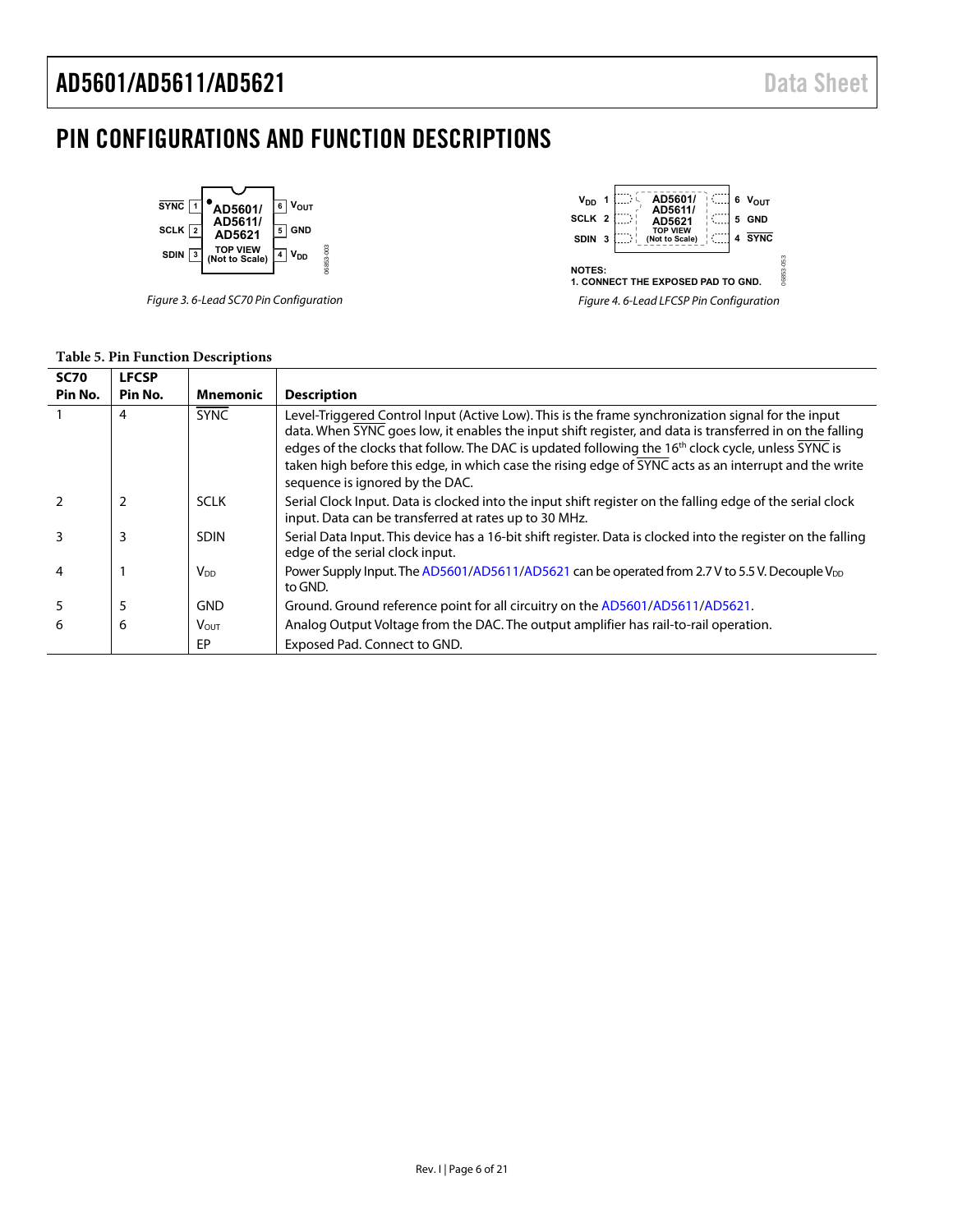### <span id="page-6-0"></span>TYPICAL PERFORMANCE CHARACTERISTICS



Figure 5. Typica[l AD5621 I](http://www.analog.com/AD5621?doc=AD5601_5611_5621.pdf)NL

<span id="page-6-1"></span>



<span id="page-6-2"></span>



Figure 8[. AD5621 T](http://www.analog.com/AD5621?doc=AD5601_5611_5621.pdf)otal Unadjusted Error (TUE)

<span id="page-6-3"></span>

Figure 9[. AD5611 T](http://www.analog.com/AD5611?doc=AD5601_5611_5621.pdf)otal Unadjusted Error (TUE)



<span id="page-6-4"></span>Figure 10[. AD5601 T](http://www.analog.com/AD5601?doc=AD5601_5611_5621.pdf)otal Unadjusted Error (TUE)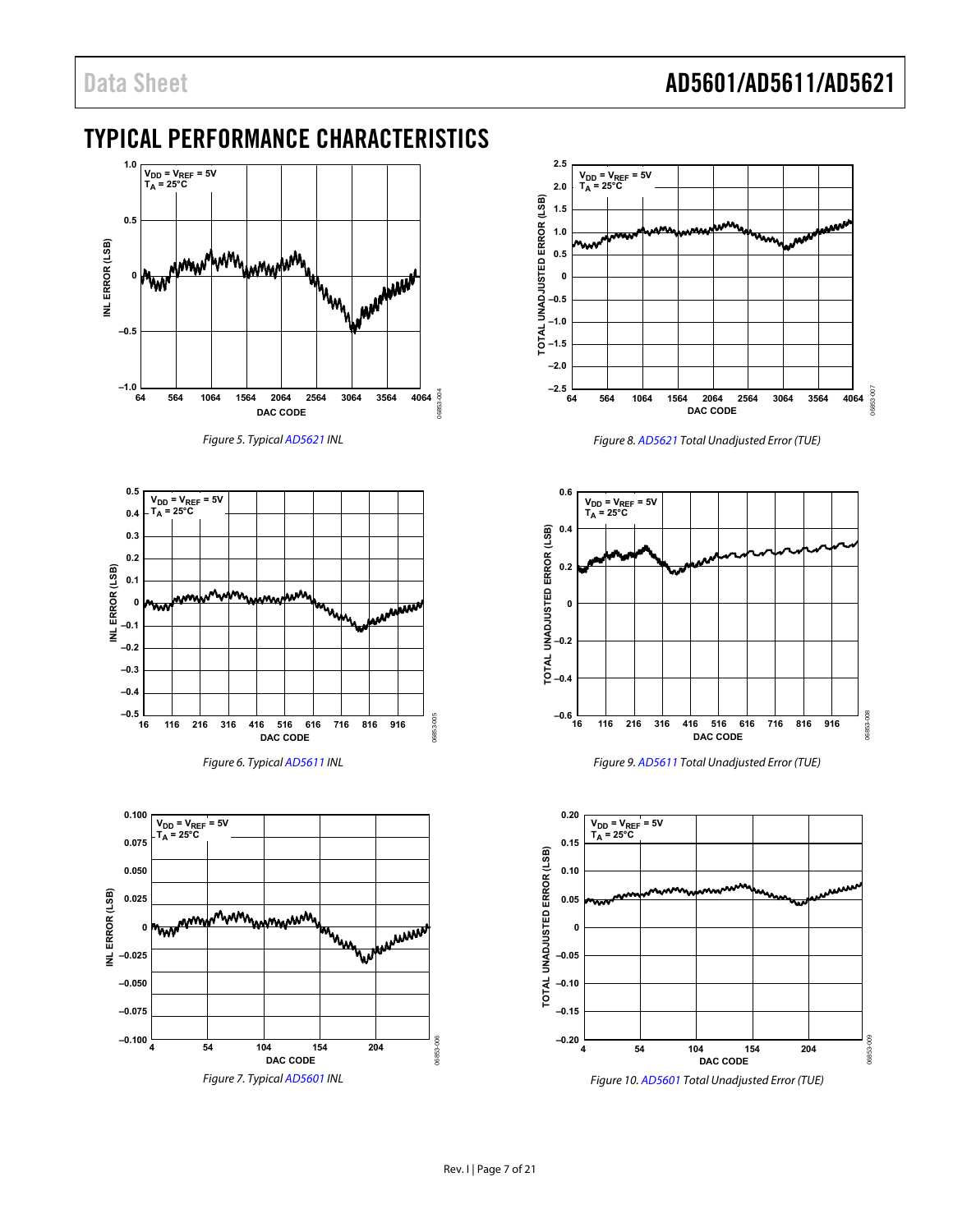

Figure 11. Typica[l AD5621 D](http://www.analog.com/AD5621?doc=AD5601_5611_5621.pdf)NL

<span id="page-7-0"></span>



<span id="page-7-1"></span>Figure 13. Typica[l AD5601 D](http://www.analog.com/AD5601?doc=AD5601_5611_5621.pdf)NL



Figure 14. I<sub>DD</sub> Histogram (3 V/5 V)



Figure 15. Full-Scale Settling Time



Figure 16. Half-Scale Settling Time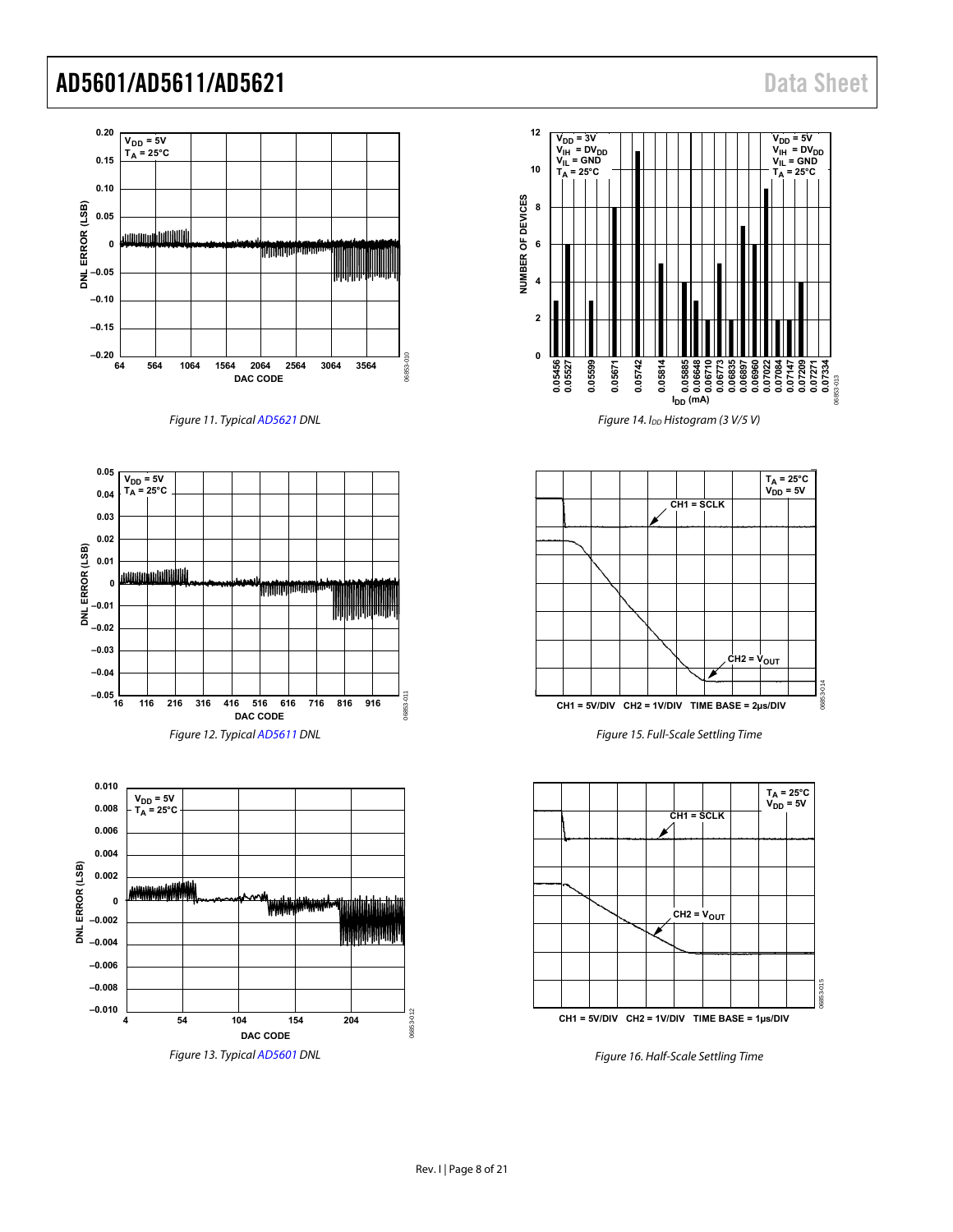



Figure 18. V<sub>DD</sub> vs. V<sub>OUT</sub>



<span id="page-8-0"></span>



Figure 20. 1/f Noise, 0.1 Hz to 10 Hz Bandwidth



Figure 21. Exiting Power-Down Mode

<span id="page-8-1"></span>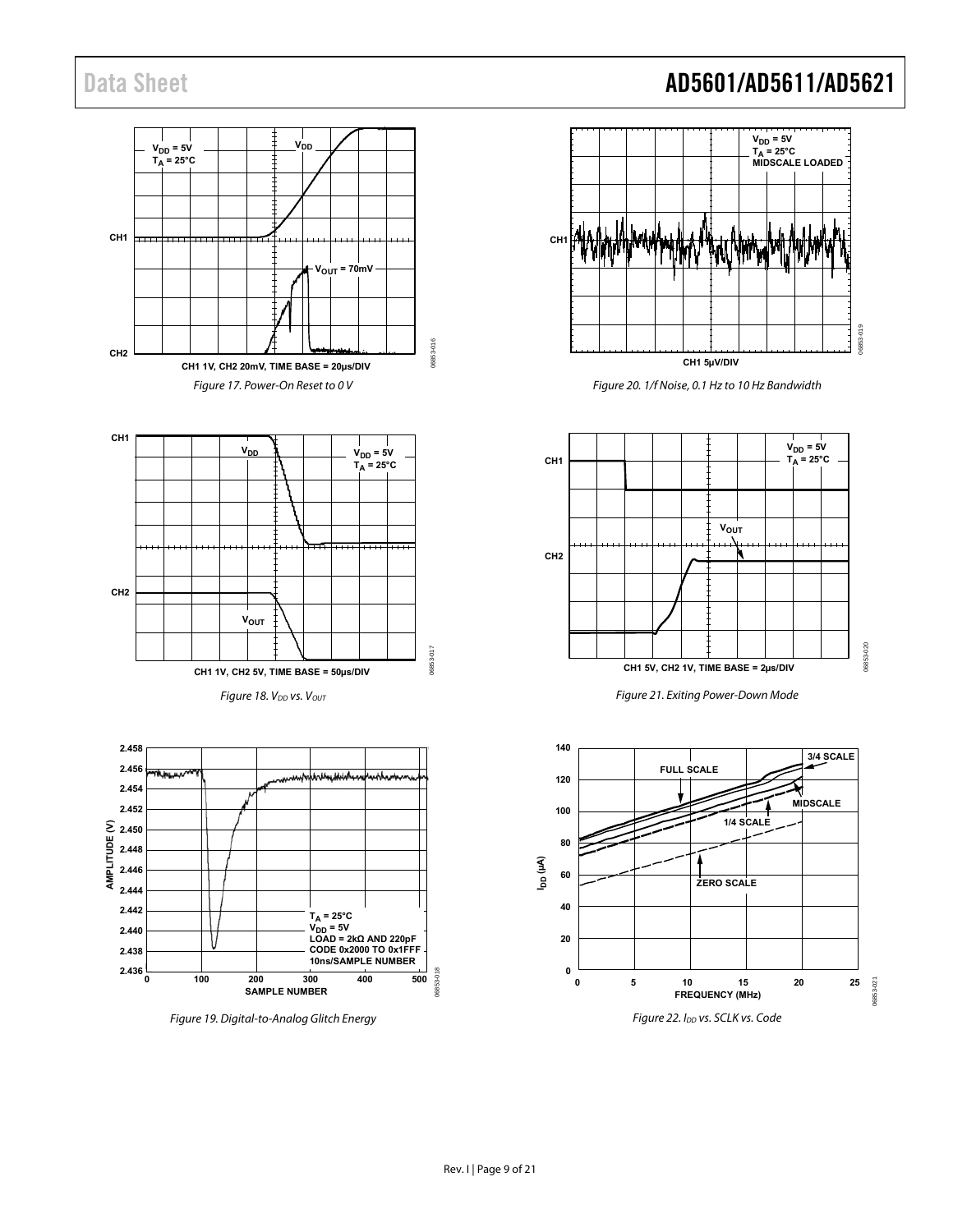

<span id="page-9-1"></span><span id="page-9-0"></span>Figure 28. Zero-Code Error and Full-Scale Error vs. Temperature

06853-027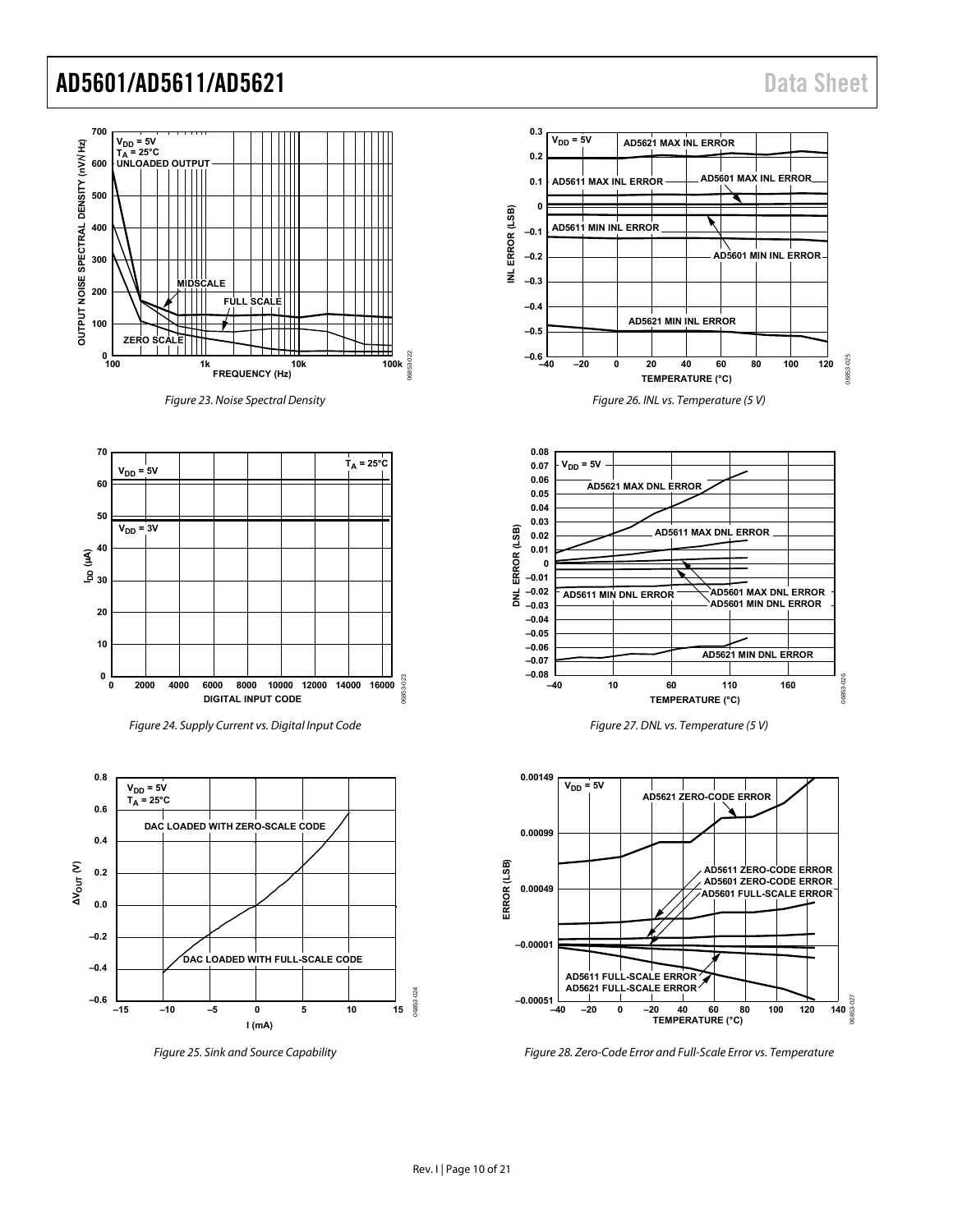

Figure 29. Total Unadjusted Error (TUE) vs. Temperature (5 V)



Figure 30. Offset Error vs. Temperature (3 V/5 V Supply)



Figure 31. Gain Error vs. Temperature (3 V/5 V Supply)



Figure 32. Supply Current vs. Temperature (3 V/5 V Supply)



Figure 33. INL vs. Supply Voltage at 25°C



Figure 34. DNL vs. Supply Voltage at 25°C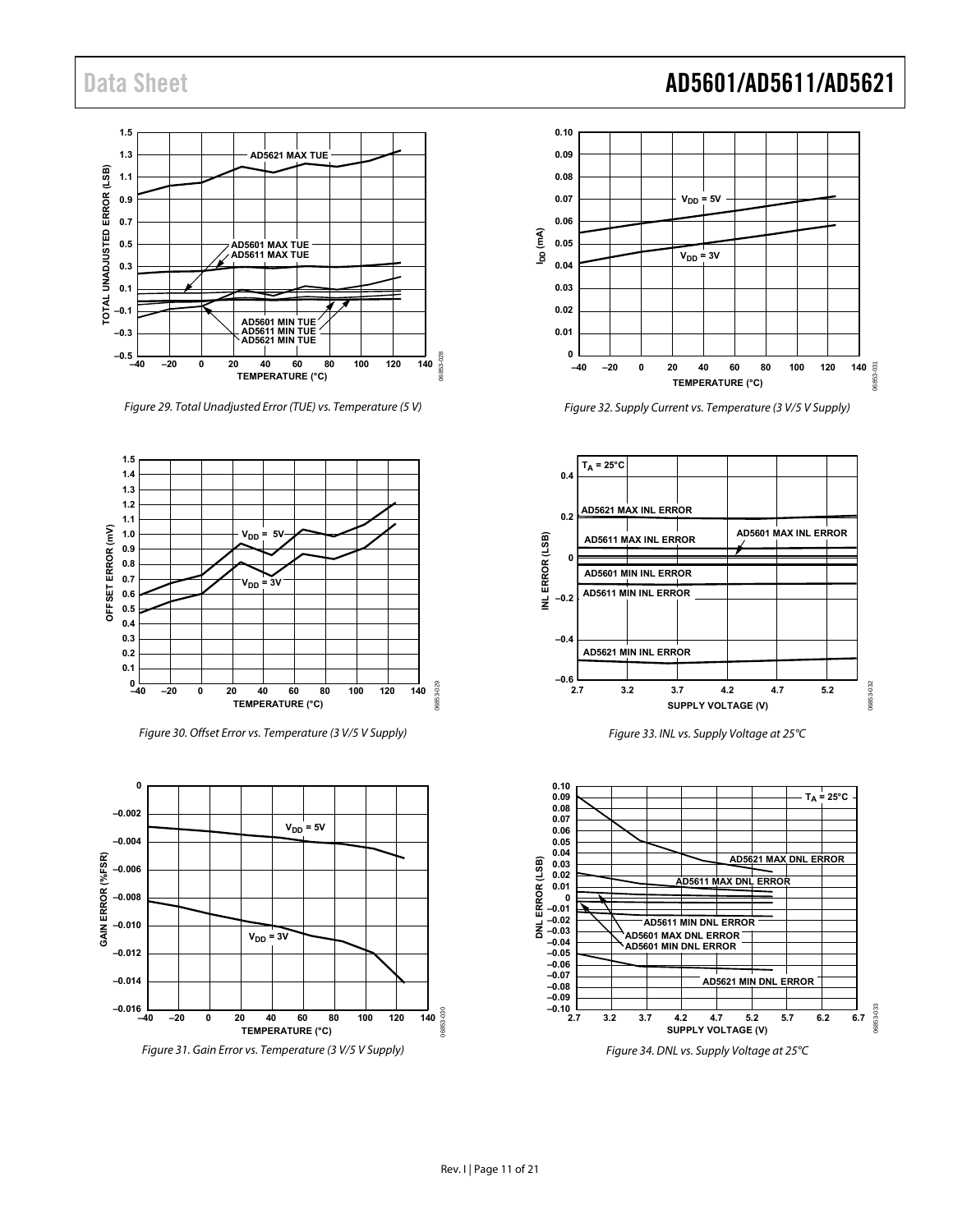

Figure 35. Total Unadjusted Error (TUE) vs. Supply Voltage at 25°C



Figure 36. Zero-Code Error and Full-Scale Error vs. Supply Voltage at 25°C



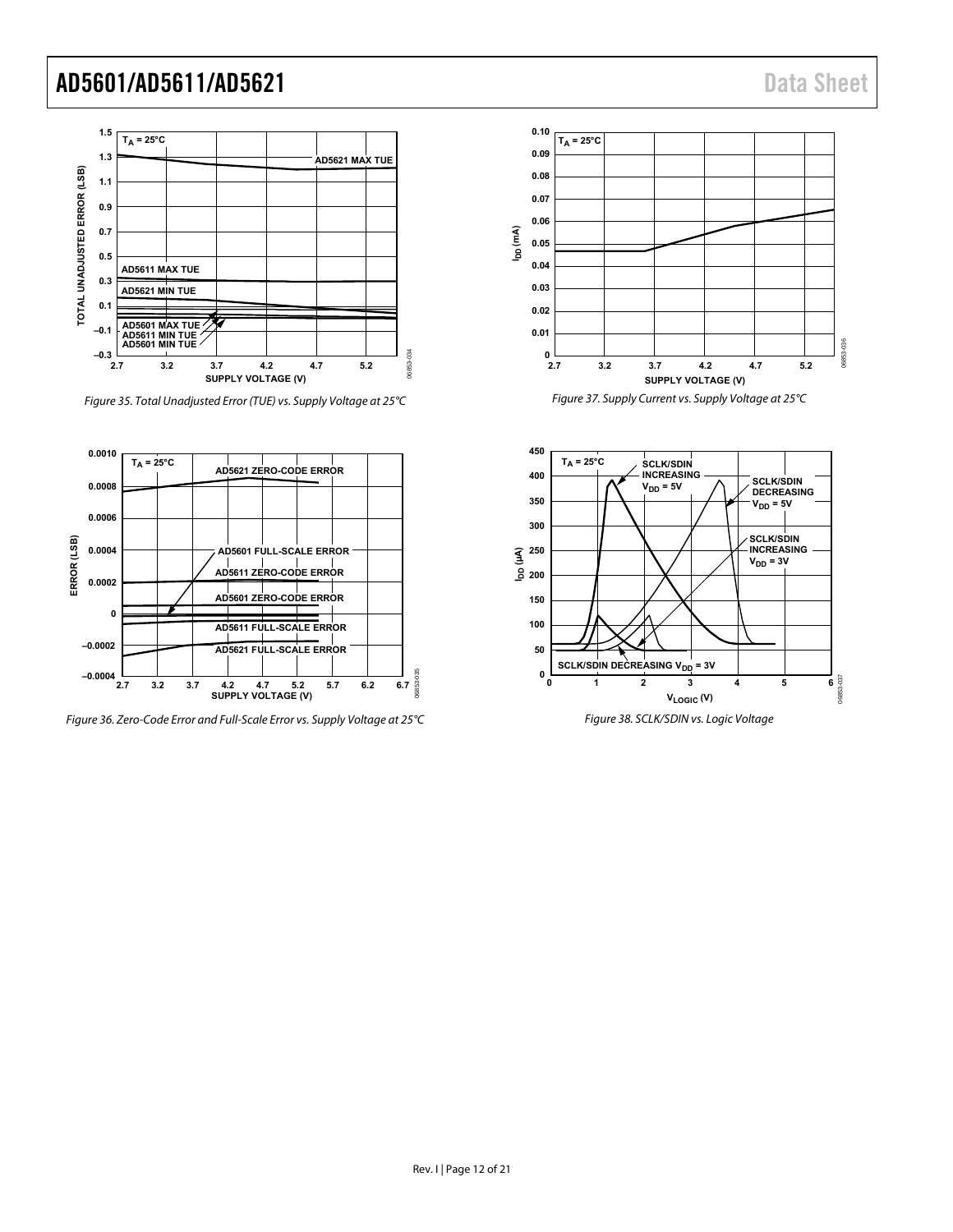### <span id="page-12-0"></span>**TERMINOLOGY**

#### **Relative Accuracy**

For the DAC, relative accuracy or integral nonlinearity (INL) is a measure of the maximum deviation, in LSBs, from a straight line passing through the endpoints of the DAC transfer function. Se[e Figure 5](#page-6-1) t[o Figure 7](#page-6-2) for plots of typical INL vs. code.

#### **Differential Nonlinearity**

Differential nonlinearity (DNL) is the difference between the measured change and the ideal 1 LSB change between any two adjacent codes. A specified differential nonlinearity of ±1 LSB maximum ensures monotonicity. This DAC is guaranteed monotonic by design. See [Figure 11](#page-7-0) t[o Figure 13](#page-7-1) for plots of typical DNL vs. code.

#### **Zero-Code Error**

Zero-code error is a measure of the output error when zero code (0x0000) is loaded to the DAC register. Ideally, the output is 0 V. The zero-code error is always positive in the [AD5601](http://www.analog.com/AD5601?doc=AD5601_5611_5621.pdf)[/AD5611](http://www.analog.com/AD5611?doc=AD5601_5611_5621.pdf)[/AD5621](http://www.analog.com/AD5621?doc=AD5601_5611_5621.pdf) because the output of the DAC cannot go below 0 V. Zero-code error is due to a combination of the offset errors in the DAC and output amplifier. Zero-code error is expressed in mV. Se[e Figure 28](#page-9-0) for a plot of zero-code error vs. temperature.

#### **Full-Scale Error**

Full-scale error is a measure of the output error when full-scale code (0xFFFF) is loaded to the DAC register. Ideally, the output is  $V_{DD}$  – 1 LSB. Full-scale error is expressed in mV. See Figure [28](#page-9-0) for a plot of full-scale error vs. temperature.

#### **Gain Error**

Gain error is a measure of the span error of the DAC. It is the deviation in slope of the DAC transfer characteristic from the ideal, expressed as a percent of the full-scale range.

### **Total Unadjusted Error**

Total unadjusted error (TUE) is a measure of the output error, taking all the various errors into account. See [Figure 8](#page-6-3) to [Figure](#page-6-4) 10 for plots of typical TUE vs. code.

### **Zero-Code Error Drift**

Zero-code error drift is a measure of the change in zero-code error with a change in temperature. It is expressed in  $\mu$ V/°C.

#### **Gain Temperature Coefficient**

Gain temperature coefficient is a measure of the change in gain error with changes in temperature. It is expressed in (ppm of full-scale range)/°C.

### **Digital-to-Analog Glitch Impulse**

Digital-to-analog glitch impulse is the impulse injected into the analog output when the input code in the DAC register changes state. It is normally specified as the area of the glitch in nV-s and is measured when the digital input code is changed by 1 LSB at the major carry transition (0x2000 to 0x1FFF). See [Figure 19.](#page-8-0) 

#### **Digital Feedthrough**

Digital feedthrough is a measure of the impulse injected into the analog output of the DAC from the digital inputs of the DAC, but is measured when the DAC output is not updated. It is specified in nV-s and is measured with a full-scale code change on the data bus—from all 0s to all 1s and vice versa.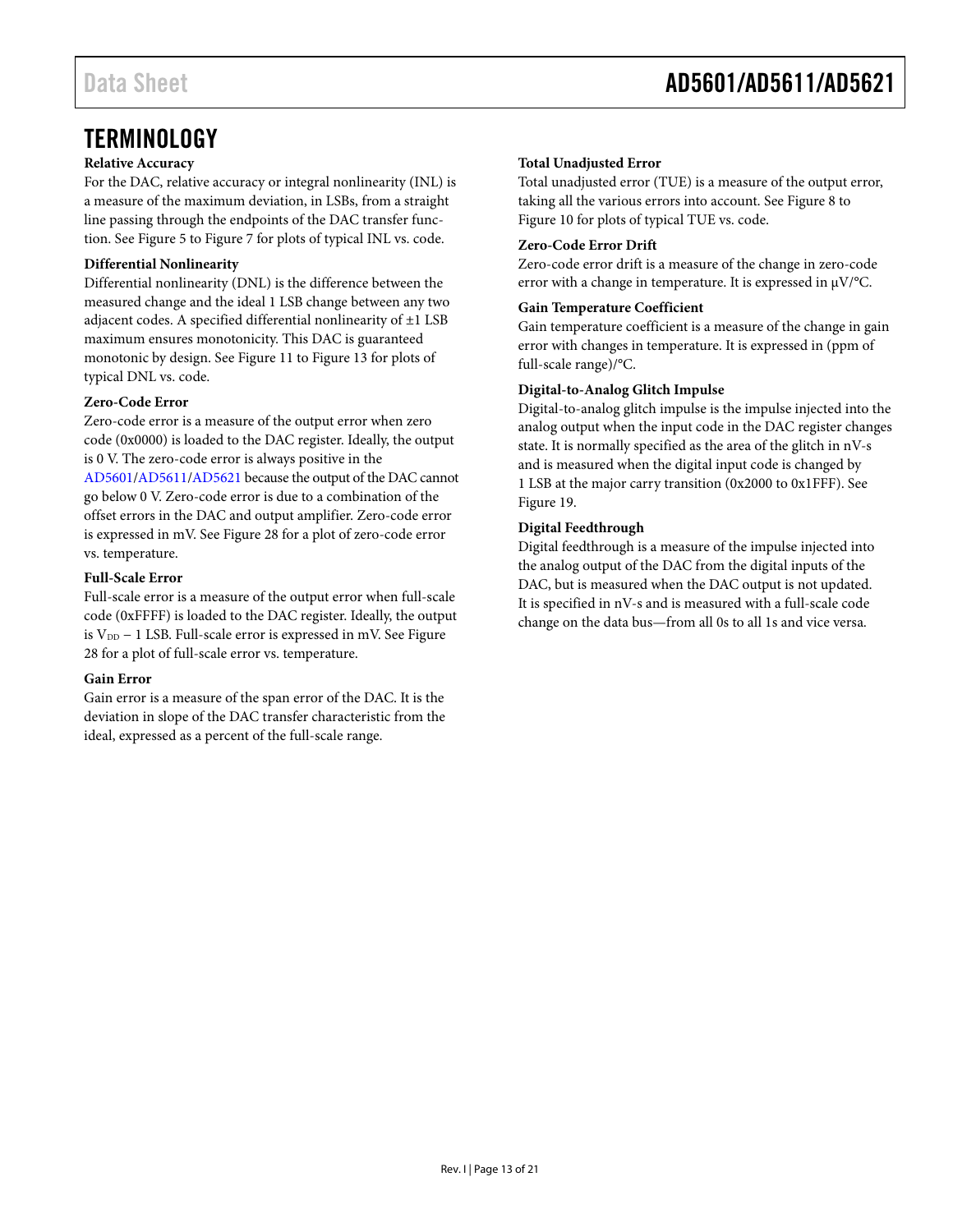### <span id="page-13-0"></span>THEORY OF OPERATION **DAC SECTION**

<span id="page-13-1"></span>The [AD5601/](http://www.analog.com/AD5601?doc=AD5601_5611_5621.pdf)[AD5611/](http://www.analog.com/AD5611?doc=AD5601_5611_5621.pdf)[AD5621](http://www.analog.com/AD5621?doc=AD5601_5611_5621.pdf) DACs are fabricated on a CMOS process. The architecture consists of a string DAC followed by an output buffer amplifier. [Figure 39](#page-13-6) is a block diagram of the DAC architecture.



*Figure 39. DAC Architecture*

<span id="page-13-6"></span>Because the input coding to the DAC is straight binary, the ideal output voltage is given by

 $V_{OUT} = V_{DD} \times \left(\frac{D}{2^n}\right)$ 2

where:

*D* is the decimal equivalent of the binary code that is loaded to the DAC register.

*n* is the bit resolution of the DAC.

#### <span id="page-13-2"></span>**RESISTOR STRING**

The resistor string structure is shown in [Figure 40.](#page-13-7) It is simply a string of resistors, each of Value R. The code loaded to the DAC register determines at which node on the string the voltage is tapped off to be fed into the output amplifier. The voltage is tapped off by closing one of the switches connecting the string to the amplifier. Because it is a string of resistors, it is guaranteed monotonic.



<span id="page-13-7"></span>*Figure 40. Resistor String Structure*

#### <span id="page-13-3"></span>**OUTPUT AMPLIFIER**

The output buffer amplifier is capable of generating rail-to-rail voltages on its output, giving an output range of  $0 \text{ V}$  to  $\text{V}_{\text{DD}}$ . It is capable of driving a load of 2 k $\Omega$  in parallel with 1000 pF to GND. The source and sink capabilities of the output amplifier are shown i[n Figure 25.](#page-9-1) The slew rate is  $0.5$  V/ $\mu$ s, with a halfscale settling time of 8  $\mu$ s with the output loaded.

#### <span id="page-13-4"></span>**SERIAL INTERFACE**

The [AD5601/](http://www.analog.com/AD5601?doc=AD5601_5611_5621.pdf)[AD5611/](http://www.analog.com/AD5611?doc=AD5601_5611_5621.pdf)[AD5621](http://www.analog.com/AD5621?doc=AD5601_5611_5621.pdf) have a 3-wire serial interface (SYNC, SCLK, and SDIN) that is compatible with SPI, QSPI, and MICROWIRE interface standards as well as most DSPs. See [Figure 2](#page-3-2) for a timing diagram of a typical write sequence.

The write sequence begins by bringing the SYNC line low. Data from the SDIN line is clocked into the 16-bit shift register on the falling edge of SCLK. The serial clock frequency can be as high as 30 MHz, making th[e AD5601/](http://www.analog.com/AD5601?doc=AD5601_5611_5621.pdf)[AD5611](http://www.analog.com/AD5611?doc=AD5601_5611_5621.pdf)[/AD5621](http://www.analog.com/AD5621?doc=AD5601_5611_5621.pdf) compatible with high speed DSPs. On the 16<sup>th</sup> falling clock edge, the last data bit is clocked in and the programmed function is executed (a change in DAC register contents and/or a change in the mode of operation). At this stage, the SYNC line can be kept low or brought high. In either case, it must be brought high for a minimum of 20 ns before the next write sequence so that a falling edge of  $\overline{\text{SYNC}}$  can initiate the next write sequence.

Because the  $\overline{\text{SYNC}}$  buffer draws more current when  $V_{\text{IN}} = 1.8 \text{ V}$ than it does when  $V_{IN} = 0.8$  V, idle the SYNC buffer low between write sequences for even lower power operation of the device, as mentioned previously. However, it must be brought high again just before the next write sequence.

#### <span id="page-13-5"></span>**INPUT SHIFT REGISTER**

The input shift register is 16 bits wide (se[e Figure 41\)](#page-14-0). The first two bits are control bits, which control the operating mode of the part (normal mode or any one of three power-down modes). For a complete description of the various modes, see the [Power-Down Modes](#page-15-1) section. For th[e AD5621,](http://www.analog.com/AD5621?doc=AD5601_5611_5621.pdf) the next 12 bits are the data bits, which are transferred to the DAC register on the 16<sup>th</sup> falling edge of SCLK. The information in the last two bits is ignored by th[e AD5621.](http://www.analog.com/AD5621?doc=AD5601_5611_5621.pdf) Se[e Figure 42](#page-14-1) and [Figure 43](#page-14-2) for the [AD5611](http://www.analog.com/AD5611?doc=AD5601_5611_5621.pdf) an[d AD5601](http://www.analog.com/AD5601?doc=AD5601_5611_5621.pdf) input shift register map.

#### **SYNC INTERRUPT**

In a normal write sequence, the SYNC line is kept low for at least 16 falling edges of SCLK and the DAC is updated on the  $16<sup>th</sup>$  falling edge. However, if  $\overline{\text{SYNC}}$  is brought high before the 16<sup>th</sup> falling edge, this acts as an interrupt to the write sequence. The shift register is reset and the write sequence is seen as invalid. Neither an update of the DAC register contents nor a change in the operating mode occurs (se[e Figure 44\)](#page-14-3).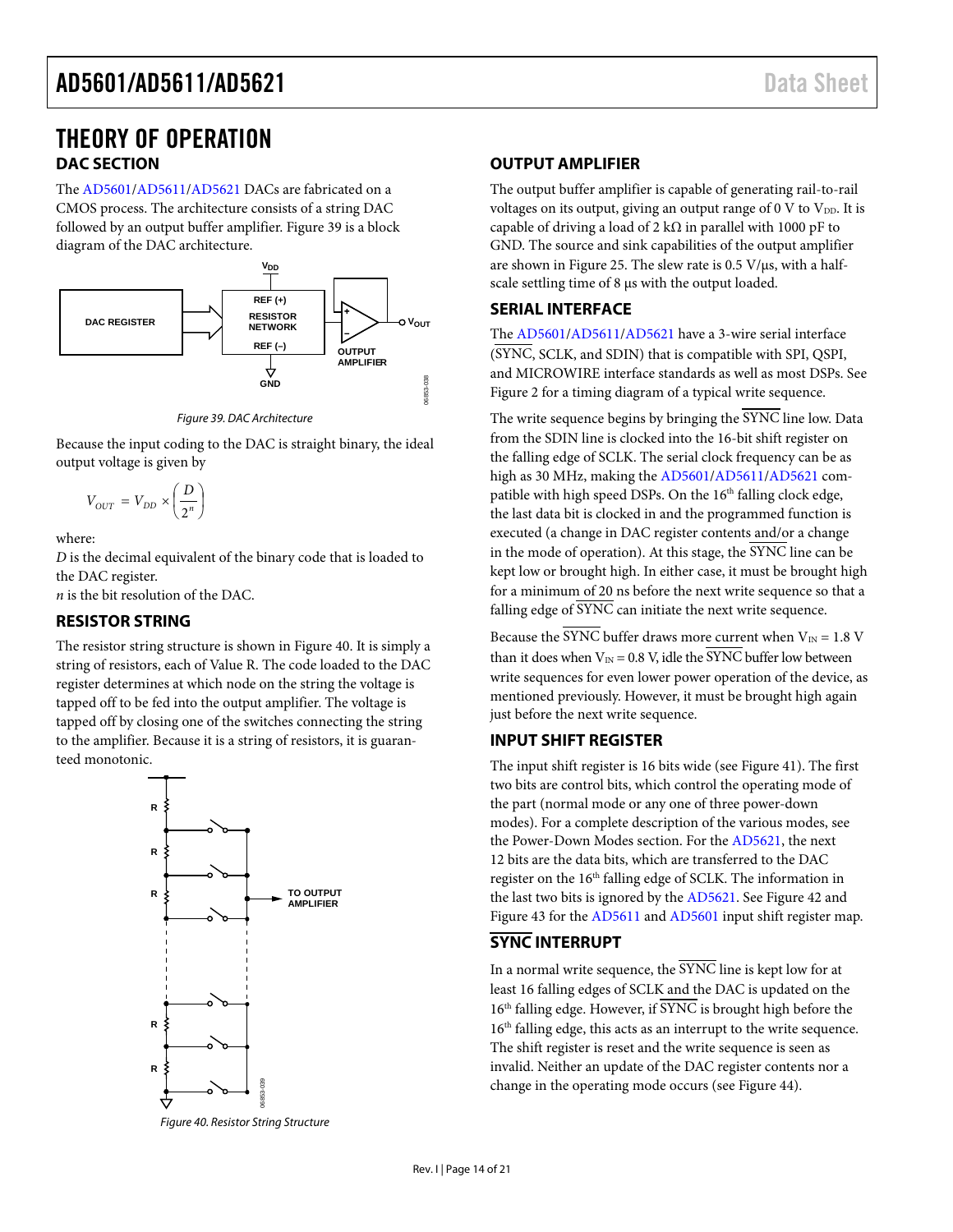06853-043

06853-043

<span id="page-14-0"></span>

**INVALID WRITE SEQUENCE: SYNC HIGH BEFORE 16TH FALLING EDGE**

**SYNC**

<span id="page-14-3"></span>**SDIN**

<span id="page-14-2"></span><span id="page-14-1"></span>**SCLK**

*Figure 44. SYNC Interrupt Facility*

**VALID WRITE SEQUENCE, OUTPUT UPDATES ON THE 16TH FALLING EDGE**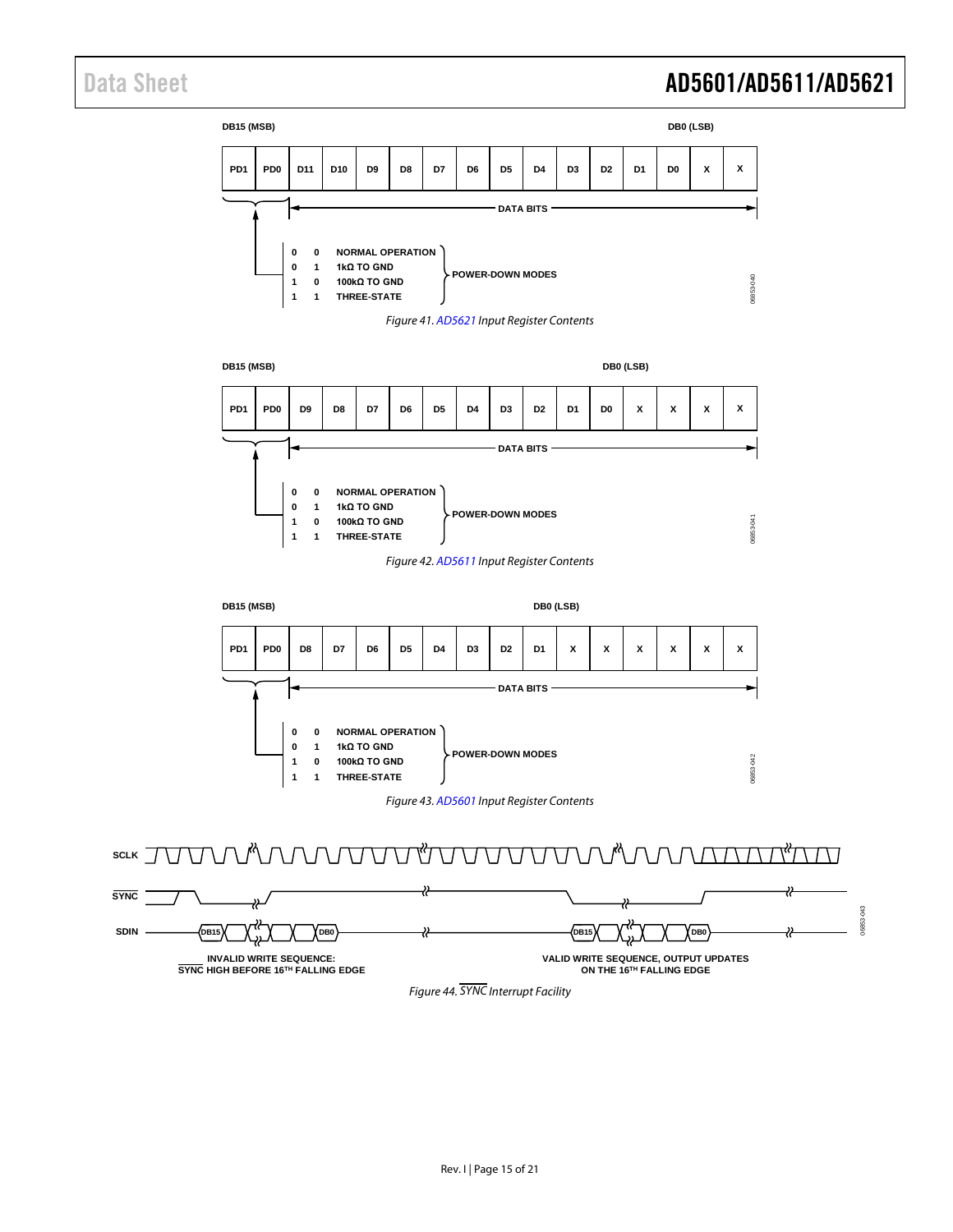#### <span id="page-15-0"></span>**POWER-ON RESET**

The [AD5601/](http://www.analog.com/AD5601?doc=AD5601_5611_5621.pdf)[AD5611/](http://www.analog.com/AD5611?doc=AD5601_5611_5621.pdf)[AD5621 c](http://www.analog.com/AD5621?doc=AD5601_5611_5621.pdf)ontain a power-on reset circuit that controls the output voltage during power-up. The DAC register is filled with 0s and the output voltage is 0 V. It remains there until a valid write sequence is made to the DAC. This is useful in applications in which it is important to know the state of the DAC output while it is in the process of powering up.

#### <span id="page-15-1"></span>**POWER-DOWN MODES**

The [AD5601/](http://www.analog.com/AD5601?doc=AD5601_5611_5621.pdf)[AD5611/](http://www.analog.com/AD5611?doc=AD5601_5611_5621.pdf)[AD5621 h](http://www.analog.com/AD5621?doc=AD5601_5611_5621.pdf)ave four separate modes of operation. These modes are software-programmable by setting two bits (DB15 and DB14) in the control register. [Table 6](#page-15-3) shows how the state of the bits corresponds to the operating mode of the device.

#### <span id="page-15-3"></span>**Table 6. Operating Modes of the [AD5601/](http://www.analog.com/AD5601?doc=AD5601_5611_5621.pdf)[AD5611/](http://www.analog.com/AD5611?doc=AD5601_5611_5621.pdf)[AD5621](http://www.analog.com/AD5621?doc=AD5601_5611_5621.pdf)**

| <b>DB15</b> | <b>DB14</b> | <b>Operating Mode</b> |
|-------------|-------------|-----------------------|
|             |             | Normal operation      |
|             |             | Power-down modes:     |
|             |             | 1 kQ to GND           |
|             |             | 100 kΩ to GND         |
|             |             | Three-state           |

When both bits are set to 0, the part has normal power consumption of 100 μA maximum at 5 V. However, for the three power-down modes, the supply current falls to typically 0.2 μA at 3 V.

Not only does the supply current fall, but the output stage is also internally switched from the output of the amplifier to a resistor network of known values. This has the advantage that the output impedance of the part is known while the part is in power-down mode.

There are three different options: the output is connected internally to GND through a 1 kΩ resistor or a 100 kΩ resistor, or the output is left open-circuited (three-stated)[. Figure 45](#page-15-4)  shows the output stage.



Figure 45. Output Stage During Power-Down

<span id="page-15-4"></span>The bias generator, output amplifier, resistor string, and other associated linear circuitry are all shut down when power-down mode is activated. However, the contents of the DAC register are unaffected when in power-down. The time to exit powerdown is typically 13 μs for  $V_{DD} = 5$  V and 16 μs for  $V_{DD} = 3$  V. See [Figure 21 f](#page-8-1)or a plot.

#### <span id="page-15-2"></span>**MICROPROCESSOR INTERFACING**

#### **[AD5601/](http://www.analog.com/AD5601?doc=AD5601_5611_5621.pdf)[AD5611/](http://www.analog.com/AD5611?doc=AD5601_5611_5621.pdf)[AD5621 t](http://www.analog.com/AD5621?doc=AD5601_5611_5621.pdf)o [ADSP-BF531](http://www.analog.com/ADSP-BF531?doc=AD5601_5611_5621.pdf) Interface**

[Figure 46 s](#page-15-5)hows a serial interface between th[e AD5601](http://www.analog.com/AD5601?doc=AD5601_5611_5621.pdf)[/AD5611/](http://www.analog.com/AD5611?doc=AD5601_5611_5621.pdf) [AD5621 a](http://www.analog.com/AD5621?doc=AD5601_5611_5621.pdf)nd the [ADSP-BF531.](http://www.analog.com/ADSP-BF531?doc=AD5601_5611_5621.pdf) The [ADSP-BF531 p](http://www.analog.com/ADSP-BF531?doc=AD5601_5611_5621.pdf)rocessor has an integrated SPI port that can connect directly to the SPI pins of the [AD5601/](http://www.analog.com/AD5601?doc=AD5601_5611_5621.pdf)[AD5611/](http://www.analog.com/AD5611?doc=AD5601_5611_5621.pdf)[AD5621.](http://www.analog.com/AD5621?doc=AD5601_5611_5621.pdf) 



Figure 46[. AD5601](http://www.analog.com/AD5601?doc=AD5601_5611_5621.pdf)[/AD5611](http://www.analog.com/AD5611?doc=AD5601_5611_5621.pdf)[/AD5621](http://www.analog.com/AD5621?doc=AD5601_5611_5621.pdf) to [ADSP-BF531](http://www.analog.com/ADSP-BF531?doc=AD5601_5611_5621.pdf) Interface

#### <span id="page-15-5"></span>**AD5601/AD5611/AD5621 to 68HC11/68L11 Interface**

[Figure 47](#page-15-6) shows a serial interface between th[e AD5601/](http://www.analog.com/AD5601?doc=AD5601_5611_5621.pdf) [AD5611/](http://www.analog.com/AD5611?doc=AD5601_5611_5621.pdf)[AD5621](http://www.analog.com/AD5621?doc=AD5601_5611_5621.pdf) and the 68HC11/68L11 microcontroller. SCK of the 68HC11/68L11 drives the SCLK of the [AD5601/](http://www.analog.com/AD5601?doc=AD5601_5611_5621.pdf)[AD5611/](http://www.analog.com/AD5611?doc=AD5601_5611_5621.pdf)  [AD5621,](http://www.analog.com/AD5621?doc=AD5601_5611_5621.pdf) while the MOSI output drives the serial data line of the DAC. The SYNC signal is derived from a port line (PC7). The setup conditions for proper operation of this interface are as follows: the 68HC11/68L11 must be configured so that the CPOL bit is 0 and the CPHA bit is 1. When data is being transmitted to the DAC, the SYNC line is taken low (PC7). When the 68HC11/68L11 are configured as indicated, data appearing on the MOSI output is valid on the falling edge of SCK. Serial data from the 68HC11/68L11 is transmitted in 8-bit bytes with only eight falling clock edges occurring in the transmit cycle. Data is transmitted MSB first. To load data to the [AD5601/](http://www.analog.com/AD5601?doc=AD5601_5611_5621.pdf)[AD5611/](http://www.analog.com/AD5611?doc=AD5601_5611_5621.pdf) [AD5621,](http://www.analog.com/AD5621?doc=AD5601_5611_5621.pdf) PC7 is left low after the first eight bits are transferred and a second serial write operation is performed to the DAC. PC7 is taken high at the end of this procedure.



**\*ADDITIONAL PINS OMITTED FOR CLARITY**

<span id="page-15-6"></span>Figure 47. AD5601/AD5611/AD5621 to 68HC11/68L11 Interface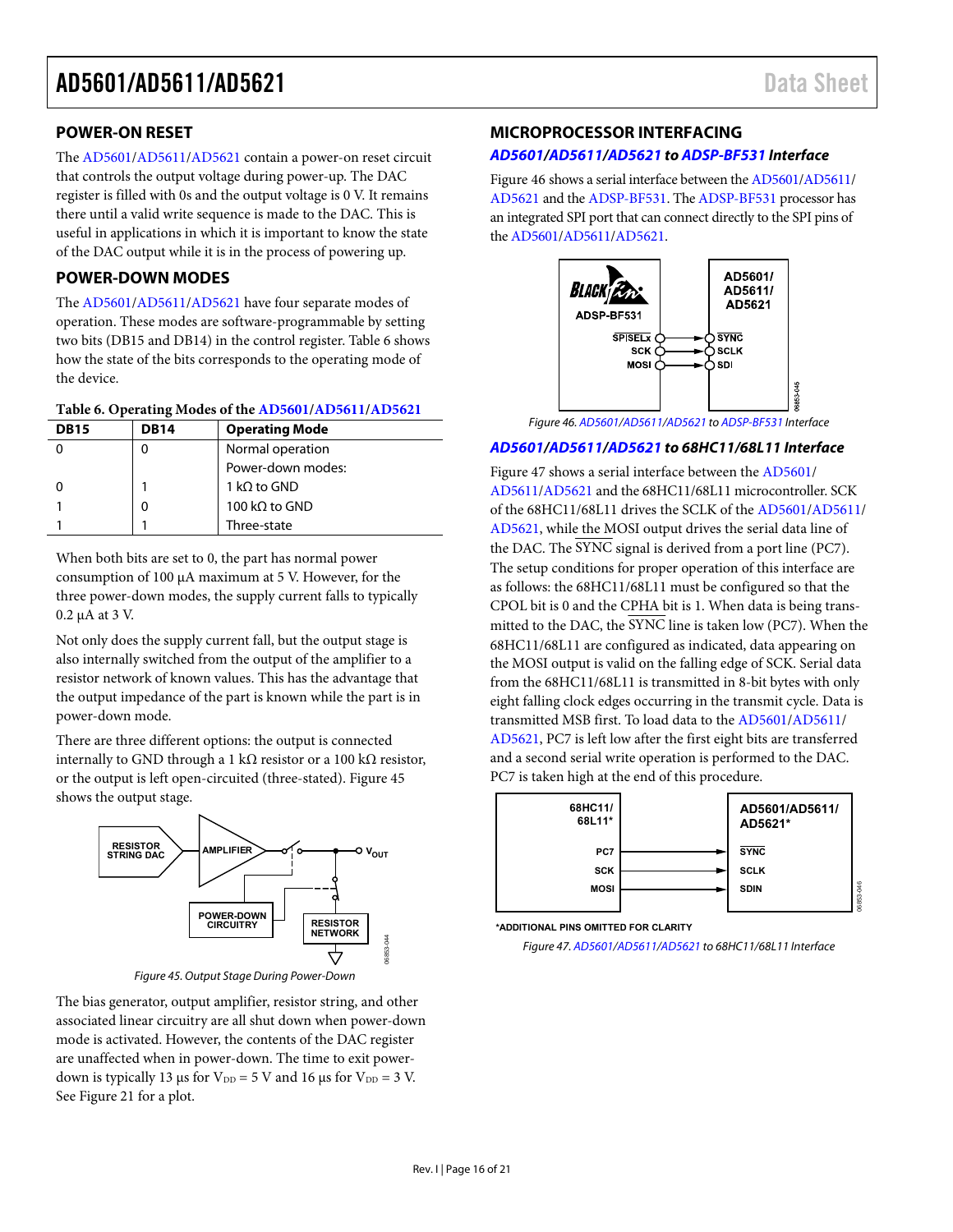#### *[AD5601/](http://www.analog.com/AD5601?doc=AD5601_5611_5621.pdf)[AD5611/](http://www.analog.com/AD5611?doc=AD5601_5611_5621.pdf)[AD5621](http://www.analog.com/AD5621?doc=AD5601_5611_5621.pdf) to Blackfin® ADSP-BF53x Interface*

[Figure 48](#page-16-0) shows a serial interface between th[e AD5601/](http://www.analog.com/AD5601?doc=AD5601_5611_5621.pdf)[AD5611/](http://www.analog.com/AD5611?doc=AD5601_5611_5621.pdf) [AD5621](http://www.analog.com/AD5621?doc=AD5601_5611_5621.pdf) and the Blackfin ADSP-BF53x microprocessor. The ADSP-BF53x processor family incorporates two dual-channel synchronous serial ports, SPORT1 and SPORT0, for serial and multiprocessor communications. Using SPORT0 to connect to the [AD5601](http://www.analog.com/AD5601?doc=AD5601_5611_5621.pdf)[/AD5611/](http://www.analog.com/AD5611?doc=AD5601_5611_5621.pdf)[AD5621,](http://www.analog.com/AD5621?doc=AD5601_5611_5621.pdf) the setup for the interface is as follows: DT0PRI drives the SDIN pin of the [AD5601/](http://www.analog.com/AD5601?doc=AD5601_5611_5621.pdf)[AD5611/](http://www.analog.com/AD5611?doc=AD5601_5611_5621.pdf) [AD5621,](http://www.analog.com/AD5621?doc=AD5601_5611_5621.pdf) while TSCLK0 drives the SCLK of the part. The SYNC is driven from TFS0.



**\*ADDITIONAL PINS OMITTED FOR CLARITY**

<span id="page-16-0"></span>*Figure 48[. AD5601/](http://www.analog.com/AD5601?doc=AD5601_5611_5621.pdf)[AD5611](http://www.analog.com/AD5611?doc=AD5601_5611_5621.pdf)[/AD5621](http://www.analog.com/AD5621?doc=AD5601_5611_5621.pdf) to Blackfin ADSP-BF53x Interface*

#### *[AD5601/](http://www.analog.com/AD5601?doc=AD5601_5611_5621.pdf)[AD5611/](http://www.analog.com/AD5611?doc=AD5601_5611_5621.pdf)[AD5621](http://www.analog.com/AD5621?doc=AD5601_5611_5621.pdf) to 80C51/80L51 Interface*

[Figure 49](#page-16-1) shows a serial interface between the [AD5601/](http://www.analog.com/AD5601?doc=AD5601_5611_5621.pdf) [AD5611/](http://www.analog.com/AD5611?doc=AD5601_5611_5621.pdf)[AD5621](http://www.analog.com/AD5621?doc=AD5601_5611_5621.pdf) and the 80C51/80L51 microcontroller. The setup for the interface is as follows: TxD of the 80C51/80L51 drives SCLK of th[e AD5601](http://www.analog.com/AD5601?doc=AD5601_5611_5621.pdf)[/AD5611](http://www.analog.com/AD5611?doc=AD5601_5611_5621.pdf)[/AD5621,](http://www.analog.com/AD5621?doc=AD5601_5611_5621.pdf) while RxD drives the serial data line of the part. The SYNC signal is again derived from a bit programmable pin on the port. In this case, Port Line P3.3 is used. When data is to be transmitted to the [AD5601/](http://www.analog.com/AD5601?doc=AD5601_5611_5621.pdf)[AD5611/](http://www.analog.com/AD5611?doc=AD5601_5611_5621.pdf)[AD5621,](http://www.analog.com/AD5621?doc=AD5601_5611_5621.pdf) P3.3 is taken low. The 80C51/80L51 transmit data only in 8-bit bytes; therefore, only eight falling clock edges occur in the transmit cycle. To load data to the DAC, P3.3 is left low after the first eight bits are transmitted,

and a second write cycle is initiated to transmit the second byte of data. P3.3 is taken high following the completion of this cycle. The 80C51/80L51 output the serial data LSB first. The [AD5601/](http://www.analog.com/AD5601?doc=AD5601_5611_5621.pdf)[AD5611/](http://www.analog.com/AD5611?doc=AD5601_5611_5621.pdf)[AD5621](http://www.analog.com/AD5621?doc=AD5601_5611_5621.pdf) require data with the MSB as the first bit received. The 80C51/80L51 transmit routine must take this into account.



<span id="page-16-1"></span>**\*ADDITIONAL PINS OMITTED FOR CLARITY**

*Figure 49[. AD5601](http://www.analog.com/AD5601?doc=AD5601_5611_5621.pdf)[/AD5611](http://www.analog.com/AD5611?doc=AD5601_5611_5621.pdf)[/AD5621](http://www.analog.com/AD5621?doc=AD5601_5611_5621.pdf) to 80C51/80L51 Interface*

#### *[AD5601/](http://www.analog.com/AD5601?doc=AD5601_5611_5621.pdf)[AD5611/](http://www.analog.com/AD5611?doc=AD5601_5611_5621.pdf)[AD5621](http://www.analog.com/AD5621?doc=AD5601_5611_5621.pdf) to MICROWIRE Interface*

[Figure 50](#page-16-2) shows an interface between th[e AD5601/](http://www.analog.com/AD5601?doc=AD5601_5611_5621.pdf)[AD5611/](http://www.analog.com/AD5611?doc=AD5601_5611_5621.pdf) [AD5621](http://www.analog.com/AD5621?doc=AD5601_5611_5621.pdf) and any MICROWIRE-compatible device. Serial data is shifted out on the falling edge of the serial clock and is clocked into th[e AD5601/](http://www.analog.com/AD5601?doc=AD5601_5611_5621.pdf)[AD5611/](http://www.analog.com/AD5611?doc=AD5601_5611_5621.pdf)[AD5621](http://www.analog.com/AD5621?doc=AD5601_5611_5621.pdf) on the rising edge of the SK.



<span id="page-16-2"></span>**<sup>\*</sup>ADDITIONAL PINS OMITTED FOR CLARITY**

*Figure 50[. AD5601/](http://www.analog.com/AD5601?doc=AD5601_5611_5621.pdf)[AD5611/](http://www.analog.com/AD5611?doc=AD5601_5611_5621.pdf)[AD5621](http://www.analog.com/AD5621?doc=AD5601_5611_5621.pdf) to MICROWIRE Interface*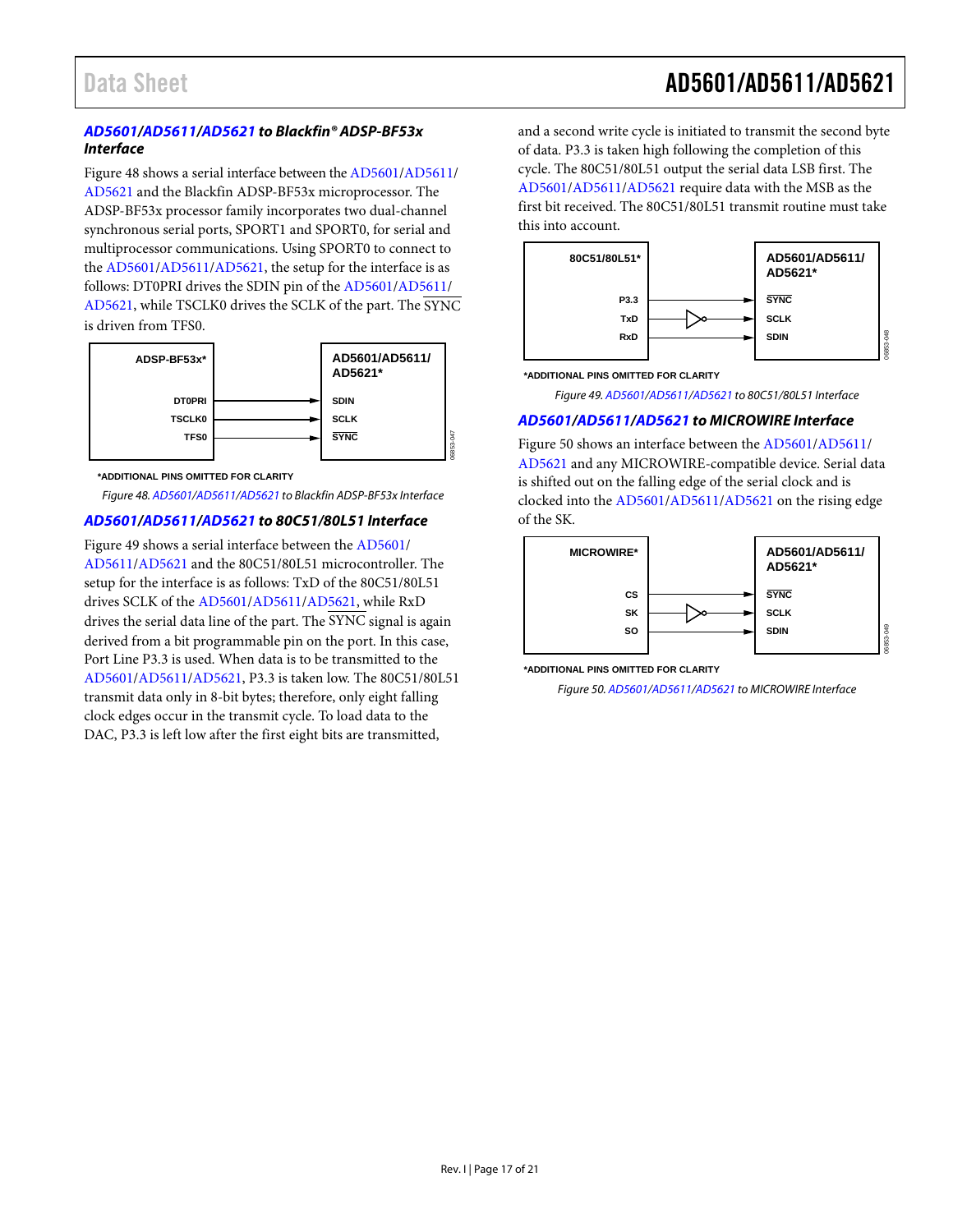### <span id="page-17-1"></span><span id="page-17-0"></span>APPLICATIONS INFORMATION **CHOOSING A REFERENCE AS POWER SUPPLY FOR TH[E AD5601](http://www.analog.com/AD5601?doc=AD5601_5611_5621.pdf)[/AD5611](http://www.analog.com/AD5611?doc=AD5601_5611_5621.pdf)[/AD5621](http://www.analog.com/AD5621?doc=AD5601_5611_5621.pdf)**

The [AD5601/](http://www.analog.com/AD5601?doc=AD5601_5611_5621.pdf)[AD5611/](http://www.analog.com/AD5611?doc=AD5601_5611_5621.pdf)[AD5621](http://www.analog.com/AD5621?doc=AD5601_5611_5621.pdf) come in tiny LFCSP and SC70 packages with less than a 100 µA supply current. Because of this, the choice of reference depends on the application requirements. For applications with space-saving requirements, th[e ADR02](http://www.analog.com/adr02?doc=AD5601_5611_5621.pdf) is recommended. It is available in an SC70 package and has excellent drift at 9 ppm/°C (3 ppm/°C in the R-8 package) and provides very good noise performance at 3.4 µV p-p in the 0.1 Hz to 10 Hz range.

Because the supply current required by the [AD5601/](http://www.analog.com/AD5601?doc=AD5601_5611_5621.pdf)[AD5611/](http://www.analog.com/AD5611?doc=AD5601_5611_5621.pdf) [AD5621](http://www.analog.com/AD5621?doc=AD5601_5611_5621.pdf) is extremely low, the parts are ideal for low supply applications. Th[e ADR395](http://www.analog.com/adr395?doc=AD5601_5611_5621.pdf) voltage reference is recommended in this case. It requires less than 100 µA of quiescent current and can, therefore, drive multiple DACs in one system, if required. It also provides very good noise performance at  $8 \mu V$  p-p in the 0.1 Hz to 10 Hz range.



*Figure 51[. ADR395](http://www.analog.com/adr395?doc=AD5601_5611_5621.pdf) as Power Supply to th[e AD5601/](http://www.analog.com/AD5601?doc=AD5601_5611_5621.pdf)[AD5611/](http://www.analog.com/AD5611?doc=AD5601_5611_5621.pdf)[AD5621](http://www.analog.com/AD5621?doc=AD5601_5611_5621.pdf)*

Some recommended precision references for use as supplies to the [AD5601](http://www.analog.com/AD5601?doc=AD5601_5611_5621.pdf)[/AD5611/](http://www.analog.com/AD5611?doc=AD5601_5611_5621.pdf)[AD5621](http://www.analog.com/AD5621?doc=AD5601_5611_5621.pdf) are listed in [Table 7.](#page-17-3) 

<span id="page-17-3"></span>

| Part No.      | <b>Initial</b><br><b>Accuracy</b><br>$(mV$ max $)$ | <b>Temp Drift</b><br>(ppm/°C max) | 0.1 Hz to 10 Hz<br>Noise ( $\mu$ V p-p typ) |
|---------------|----------------------------------------------------|-----------------------------------|---------------------------------------------|
| <b>ADR435</b> | ±2                                                 | $3(R-8)$                          | 8                                           |
| <b>ADR425</b> | ±2                                                 | $3(R-8)$                          | 3.4                                         |
| ADR02         | ±3                                                 | $3(R-8)$                          | 10                                          |
| ADR02         | $\pm 3$                                            | 3 (SC70)                          | 10                                          |
| <b>ADR395</b> | ±5                                                 | 9 (TSOT-23)                       | 8                                           |

#### <span id="page-17-2"></span>**BIPOLAR OPERATION USING THE [AD5601/](http://www.analog.com/AD5601?doc=AD5601_5611_5621.pdf)[AD5611](http://www.analog.com/AD5611?doc=AD5601_5611_5621.pdf)[/AD5621](http://www.analog.com/AD5621?doc=AD5601_5611_5621.pdf)**

The [AD5601/](http://www.analog.com/AD5601?doc=AD5601_5611_5621.pdf)[AD5611/](http://www.analog.com/AD5611?doc=AD5601_5611_5621.pdf)[AD5621](http://www.analog.com/AD5621?doc=AD5601_5611_5621.pdf) have been designed for singlesupply operation, but a bipolar output range is also possible using the circuit shown i[n Figure](#page-17-4) 52. The circuit in [Figure](#page-17-4) 52 gives an output voltage range of ±5 V. Rail-to-rail operation at the amplifier output is achievable using an [AD820](http://www.analog.com/ad820?doc=AD5601_5611_5621.pdf) or [OP295](http://www.analog.com/op295?doc=AD5601_5611_5621.pdf) as the output amplifier.



*Figure 52. Bipolar Operation with th[e AD5601/](http://www.analog.com/AD5601?doc=AD5601_5611_5621.pdf)[AD5611/](http://www.analog.com/AD5611?doc=AD5601_5611_5621.pdf)[AD5621](http://www.analog.com/AD5621?doc=AD5601_5611_5621.pdf)*

<span id="page-17-4"></span>The output voltage for any input code can be calculated as

$$
V_{OUT}=\left[V_{DD}\times\left(\frac{D}{2^N}\right)\times\left(\frac{R1+R2}{R1}\right)-V_{DD}\times\left(\frac{R2}{R1}\right)\right]
$$

where *D* represents the input code in decimal  $(0 - 2^N)$ .

With  $V_{DD} = 5$  V,  $R1 = R2 = 10$  k $\Omega$ 

$$
V_{OUT} = \left(\frac{10 \times D}{2^N}\right) - 5 \text{ V}
$$

This is an output voltage range of ±5 V, with 0x0000 corresponding to a −5 V output and 0x3FFF corresponding to a +5 V output.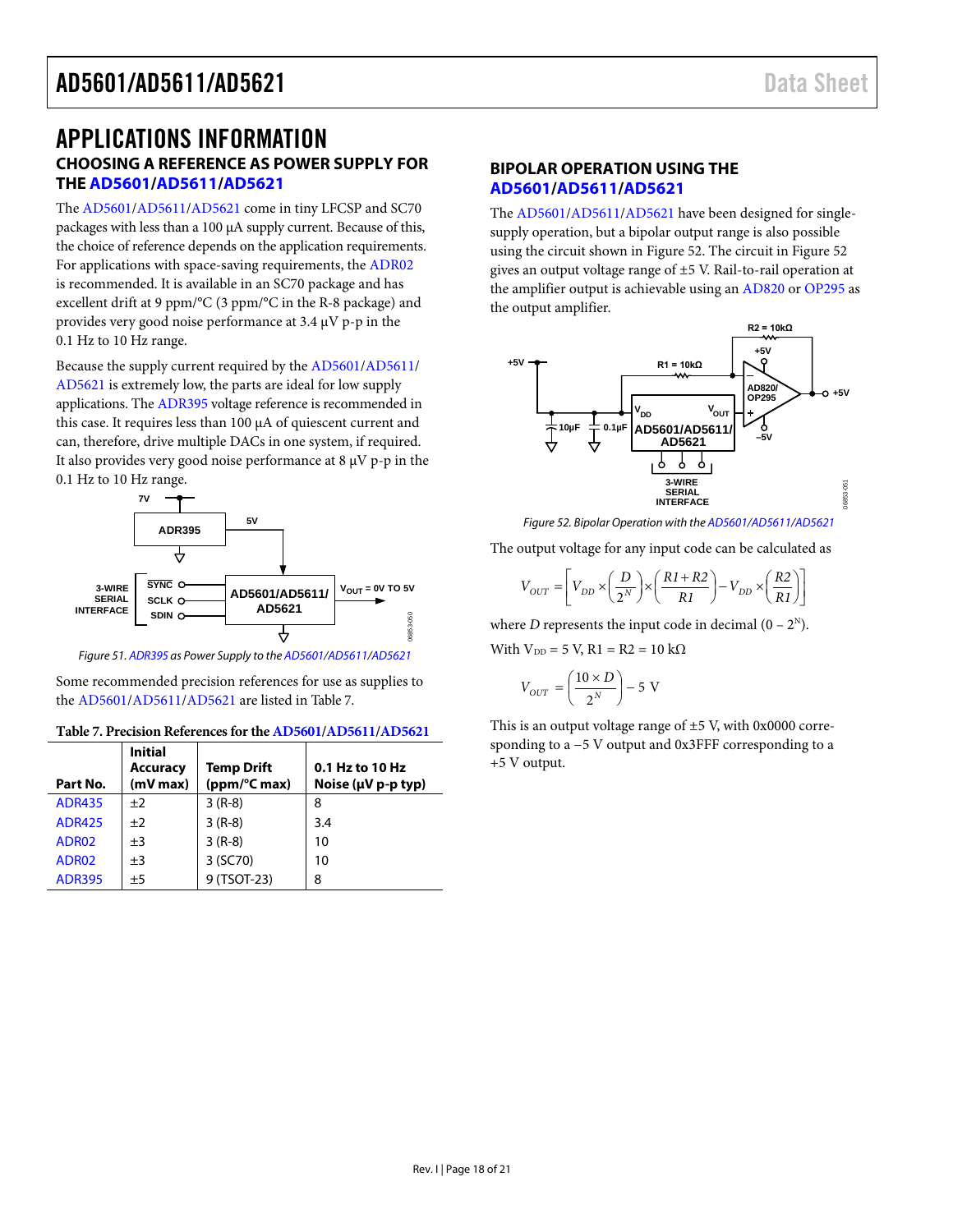#### <span id="page-18-0"></span>**USING TH[E AD5601](http://www.analog.com/AD5601?doc=AD5601_5611_5621.pdf)[/AD5611](http://www.analog.com/AD5611?doc=AD5601_5611_5621.pdf)[/AD5621](http://www.analog.com/AD5621?doc=AD5601_5611_5621.pdf) WITH A GALVANICALLY ISOLATED INTERFACE**

In process control applications in industrial environments, it is often necessary to use a galvanically isolated interface to protect and isolate the controlling circuitry from any hazardous common-mode voltages that might occur in the area where the DAC is functioning. *i*Coupler<sup>®</sup> provides isolation in excess of 2.5 kV. Because th[e AD5601](http://www.analog.com/AD5601?doc=AD5601_5611_5621.pdf)[/AD5611/](http://www.analog.com/AD5611?doc=AD5601_5611_5621.pdf)[AD5621](http://www.analog.com/AD5621?doc=AD5601_5611_5621.pdf) use a 3-wire serial logic interface, the [ADuM1300 3](http://www.analog.com/adum1300?doc=AD5601_5611_5621.pdf)-channel digital isolator provides the required isolation (se[e Figure 53\)](#page-18-2). The power supply to the part also needs to be isolated, which is done by using a transformer. On the DAC side of the transformer, a 5 V regulator provides the 5 V supply required for the [AD5601/](http://www.analog.com/AD5601?doc=AD5601_5611_5621.pdf) [AD5611/](http://www.analog.com/AD5611?doc=AD5601_5611_5621.pdf)[AD5621.](http://www.analog.com/AD5621?doc=AD5601_5611_5621.pdf) 



<span id="page-18-2"></span>Figure 53[. AD5601](http://www.analog.com/AD5601?doc=AD5601_5611_5621.pdf)[/AD5611](http://www.analog.com/AD5611?doc=AD5601_5611_5621.pdf)[/AD5621 w](http://www.analog.com/AD5621?doc=AD5601_5611_5621.pdf)ith a Galvanically Isolated Interface

#### <span id="page-18-1"></span>**POWER SUPPLY BYPASSING AND GROUNDING**

When accuracy is important in a circuit, it is helpful to carefully consider the power supply and ground return layout on the board. The PCB containing the [AD5601/](http://www.analog.com/AD5601?doc=AD5601_5611_5621.pdf)[AD5611/](http://www.analog.com/AD5611?doc=AD5601_5611_5621.pdf)[AD5621 m](http://www.analog.com/AD5621?doc=AD5601_5611_5621.pdf)ust have separate analog and digital sections, each having its own area of the board. If th[e AD5601/](http://www.analog.com/AD5601?doc=AD5601_5611_5621.pdf)[AD5611/](http://www.analog.com/AD5611?doc=AD5601_5611_5621.pdf)[AD5621](http://www.analog.com/AD5621?doc=AD5601_5611_5621.pdf) are in a system where other devices require an AGND-to-DGND connection, the connection must be made at one point only. This ground point must be as close as possible to the [AD5601/](http://www.analog.com/AD5601?doc=AD5601_5611_5621.pdf)[AD5611/](http://www.analog.com/AD5611?doc=AD5601_5611_5621.pdf)[AD5621.](http://www.analog.com/AD5621?doc=AD5601_5611_5621.pdf) 

Bypass the power supply to th[e AD5601](http://www.analog.com/AD5601?doc=AD5601_5611_5621.pdf)[/AD5611](http://www.analog.com/AD5611?doc=AD5601_5611_5621.pdf)[/AD5621](http://www.analog.com/AD5621?doc=AD5601_5611_5621.pdf) with 10 μF and 0.1 μF capacitors. The capacitors must be physically as close as possible to the device, with the 0.1 μF capacitor ideally right up against the device. The 10 μF capacitors are the tantalum bead type. It is important that the 0.1  $\mu$ F capacitor have low effective series resistance (ESR) and effective series inductance (ESI), such as in common ceramic types of capacitors. This 0.1 μF capacitor provides a low impedance path to ground for high frequencies caused by transient currents due to internal logic switching.

The power supply line itself must have as large a trace as possible to provide a low impedance path and reduce glitch effects on the supply line. Shield clocks and other fast switching digital signals from other parts of the board by digital ground. Avoid crossover of digital and analog signals, if possible. When traces cross on opposite sides of the board, ensure that they run at right angles to each other to reduce feedthrough effects on the board. The best board layout technique is the microstrip technique, where the component side of the board is dedicated to the ground plane only and the signal traces are placed on the solder side. However, this is not always possible with a two-layer board.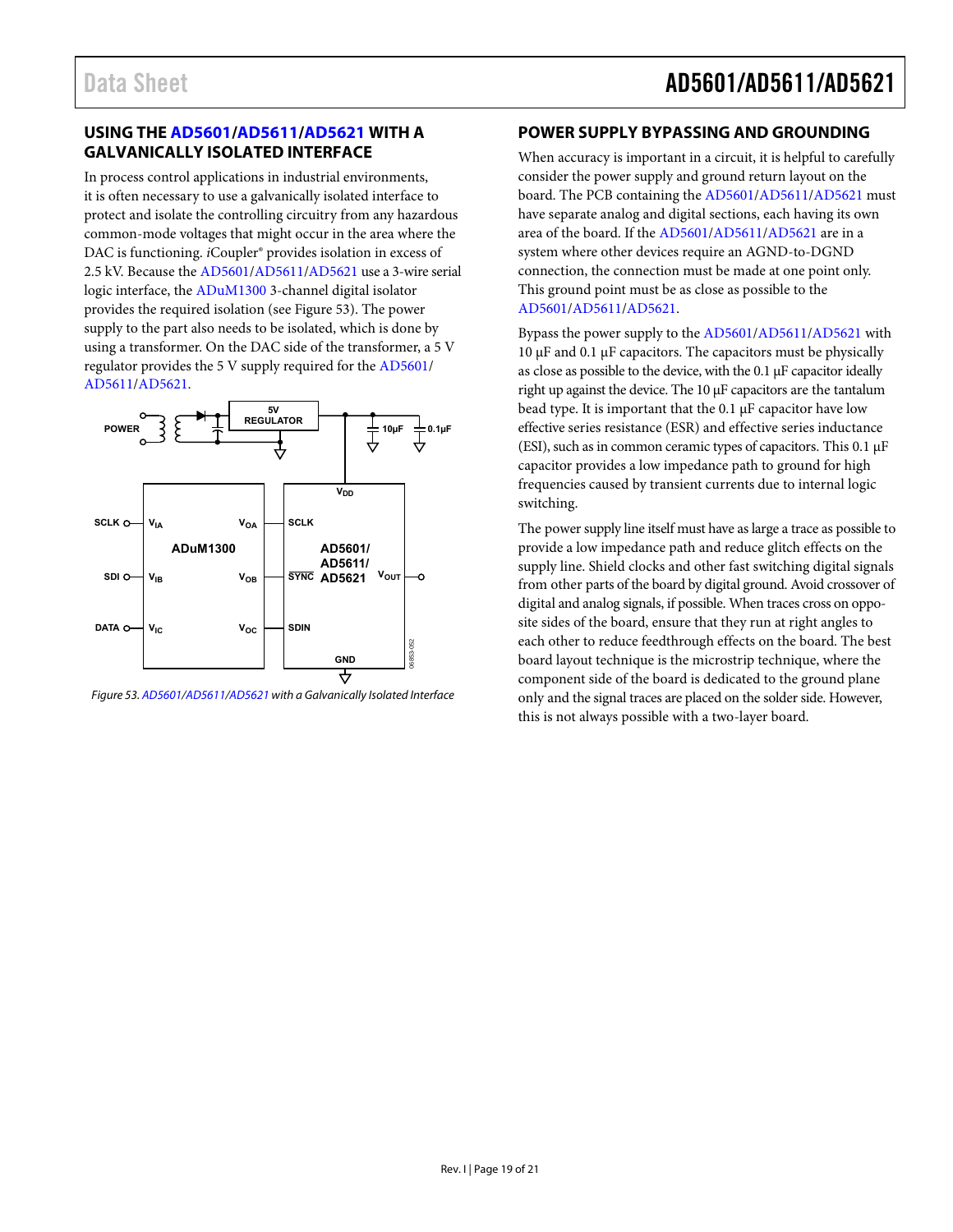**08-17-2018-B**

08-17-2018-B

### <span id="page-19-0"></span>OUTLINE DIMENSIONS